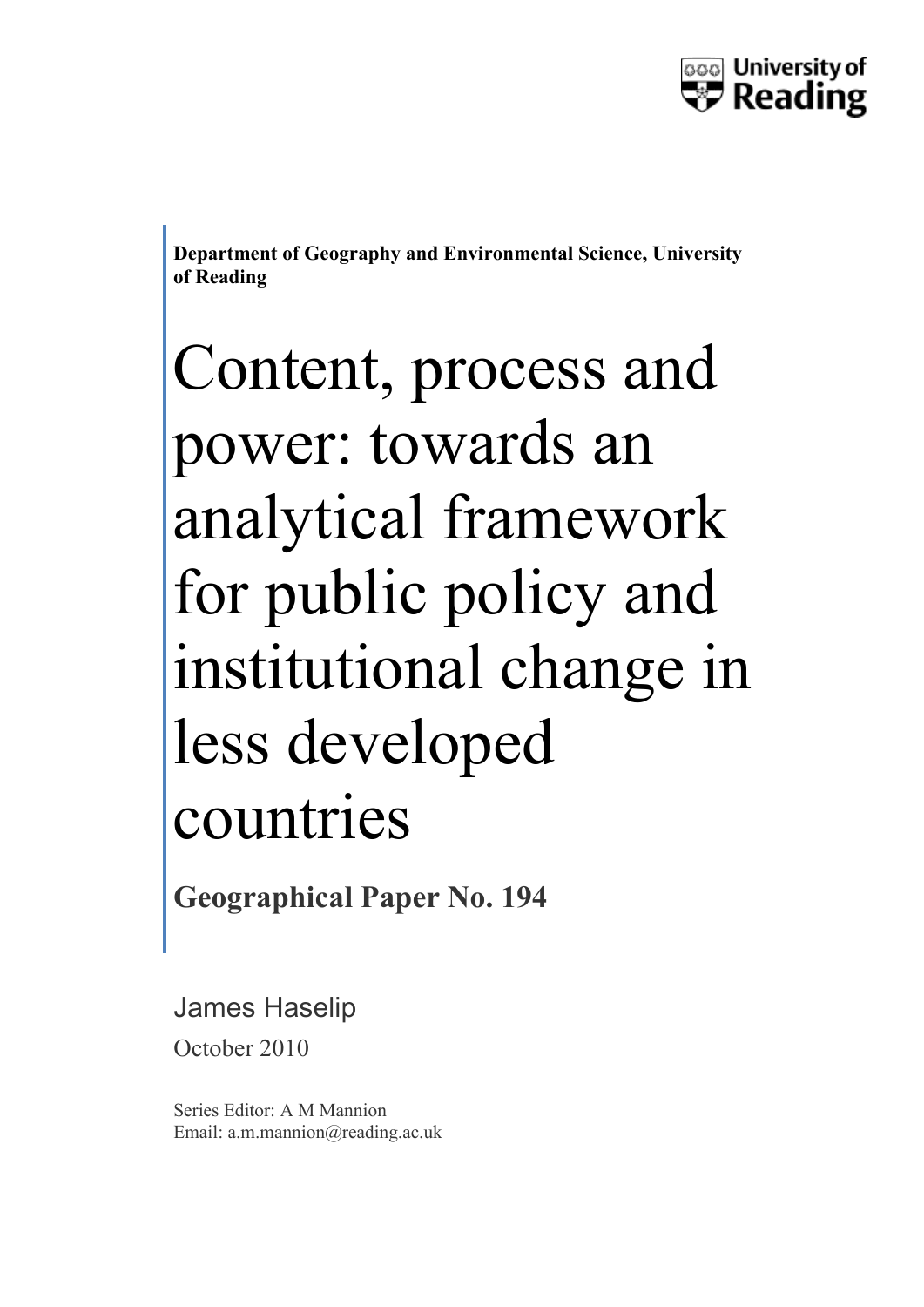## **Table of Contents**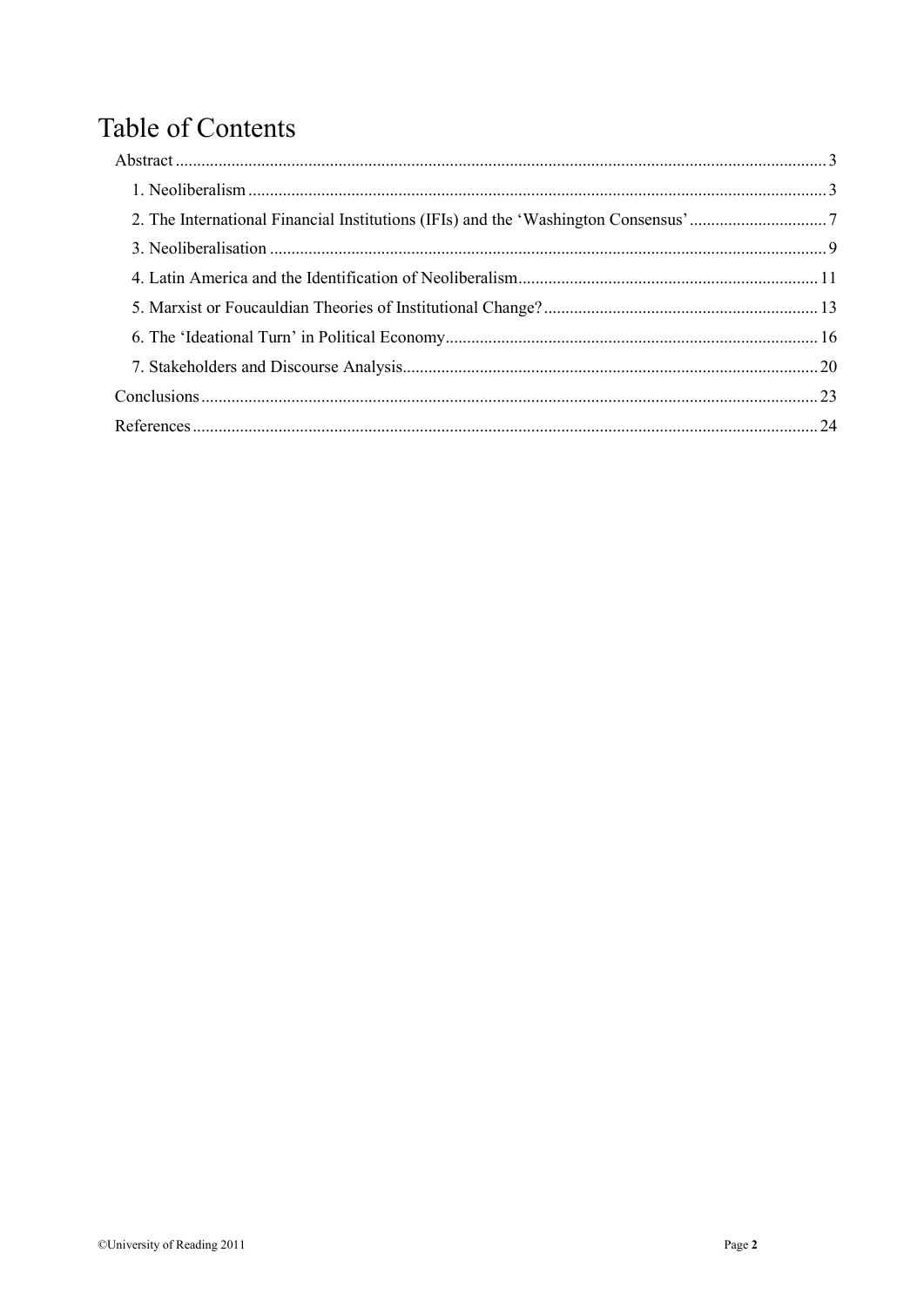## <span id="page-2-0"></span>Abstract

This paper aims to develop an appropriate theoretical grounding for the study of public policy and institutional changes related to ongoing market-based economic reforms in less developed countries, with particular reference to Latin America. It begins by characterising and reviewing 'neoliberalism' as a supposedly homogenous political-economic project, both in terms of its various definitions and interpretations, as well as the way in which policies widely termed 'neoliberal' have been promoted by the International Financial Institutions (IFIs). By doing so, the aim is to place such research into an appropriate intellectual, historical, geographical and political context. Section three reviews the critical literature on 'neoliberalisation' drawn from the discipline of human geography. This enables an appreciation of neoliberalism as a *process* that can, and has, led to diverse and differing 'neoliberalisms'. Subsequently there is an exploration of the 'ideational turn' – a theoretical body of work which presents various views on the relationship between economic ideas and interests in explaining economic outcomes / realities. The final section builds upon the theory of why it is important to consider ideas by reviewing various interpretations of discourse analysis in an attempt to explain and justify its relevance to ongoing research into economic policy and institutional change, as well as a brief theoretical background to identifying and defining 'stakeholders'.

#### <span id="page-2-1"></span>**1. Neoliberalism**

As Chang (2003) suggests, the term neoliberalism can be considered as 'the heir to liberalism, the dominant economic doctrine of the late nineteenth and early twentieth century', which proponents tend to view as a capitalist golden age when the global economy grew enormously under a regime where the private ownership of trade and industry operated within and between largely unregulated markets. From this starting point, it becomes clear that the neoliberal, or 'liberalist revival' movement promotes ideas and policies based upon what its advocates view was a fundamentally superior economic past.

A core tenet of neoliberalism is a belief in what the economist and philosopher Adam Smith (1723-90) called the 'invisible hand' of the self-regulating market, an idea which underpinned classical economic liberalism (Galbraith, 1987; Lux, 1990). Indeed, Harvey (2005) offers a definition based upon this central tenet of the market as chief guiding mechanism for society: '[neoliberalism]…is the doctrine that market exchange is an ethic in itself, capable of acting as a guide for all human action.' (p.1). Complementing this idea, neoliberal ideology envisions the 'liberation' of a naturalised market economy from the burdensome and overbearing 'nanny state', enabling the optimisation of economic efficiency and individual freedoms, away from any kind of *Keynesian* or collectivist strategies which seek to regulate and redistribute (Escobar, 1995; Jessop, 2002a; Peck, 2001; Peck and Tickell; 2002; Wade, 2004). A powerful neoliberal assumption is that the state-led economy is inherently inefficient, and/or corrupt and hence unable to stimulate or maximise growth (Leys, 1998; Jessop, 2002b).

The intellectual roots of neoliberalism are commonly traced back to a group of thinkers led by Friedrich von Hayek and Milton Friedman at the University of Chicago. They re-worked the tenets of free-market capitalism to tailor a post-Keynesian world in the 1960s and 70s (Harvey, 2005; Palast, 2003). Given this intellectual background, Chang (2002) defines neoliberalism as an 'unholy alliance' between neo-classical economics, which provided the analytical tools, and 'Austrian-Libertarian' thought which provided the political and moral philosophy typified by thinkers such as Hayek. It is interesting to note how a relatively small and obscure collection of thinkers, who at the time were regarded as outmoded, went on to become the intellectual force behind the dominant social and economic policies of the late  $20<sup>th</sup>$  Century.

Friedman's fundamental argument was that political freedom can only result from economic freedom. In this context, 'freedom' is defined as the eradication of government intervention and regulation in economic transactions. He maintained that government interference in the free market was a force for evil, as private individual economic actors were subject to the abuses of politicians pursuing their own interests (Friedman, 1962). He therefore maintained that government intervention should exist in only a few areas of society such as monetary policy, national security and, above all, the legal enforcement of property rights which he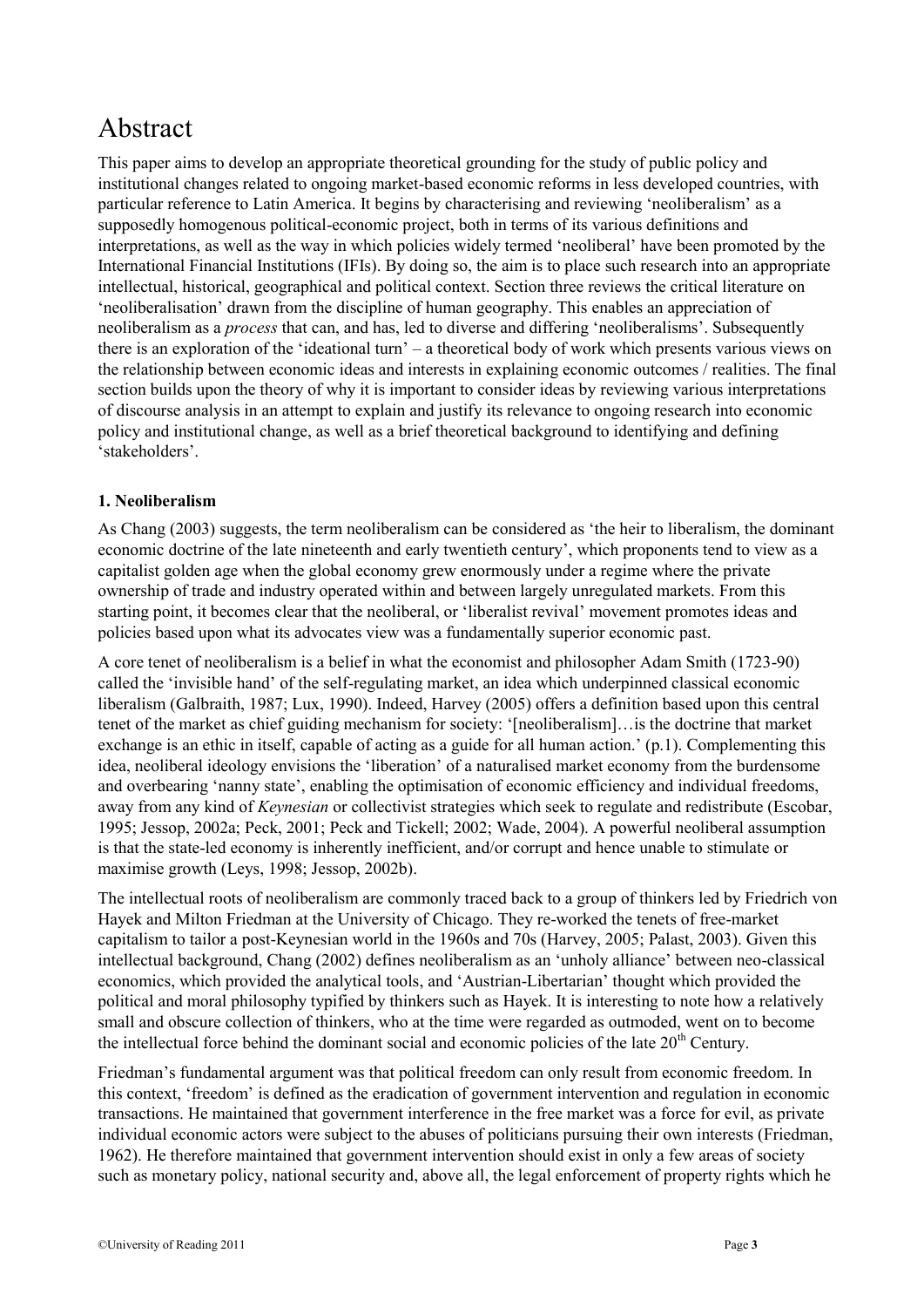argued was meant to prevent non-competitive behaviour by creating a level playing field for the (more efficient) profit-driven private sector (Manzetti, 2003).

Exploring this central idea of 'freedom' enables an appreciation of how the widely-used term 'economic liberalisation' or 'market liberalisation' came about. At the intra-national industry or sector-specific level, this might typically involves taxes, quotas, subsidies and price controls imposed by central or local government, though importantly it also points to the desirability of creating market *competition*, and, only by extension, policies of privatisation (Gray, 1998; Stiglitz, 2002). Although possible, competition between State Owned Enterprises (SOEs) is inherently limited and arguably not a real form of competition as bosses and managers of SOEs are not usually driven by the motivation to generate profits. Indeed, it is the profit motive which forms the basic building block of market capitalism, widely assumed by neo-classical economic studies to be the force which powers innovation in processes and products in the constant pursuit of means to reduce costs, expand market share and hence increase profits (Kay, 2003). Indeed, this description could also serve as a basic definition of economic efficiency from a business perspective: maximising the positive margin between costs and revenues (Harris, 2000; Kay, 2003). Therefore, when observers speak of 'economic liberalisation' it can be assumed they are attempting to invoke some form of the definition given above which is often simply reduced to idea of 'less state' and 'more market'.

Neoliberal ideology became the foundation of dominant political discourses in the U.S and U.K in the 1980s under Reagan and Thatcher respectively (Escobar, 1995, Peet and Hartwick, 1999). Indeed, Margaret Thatcher praised the work of Hayek and recalled how his critique of socialism *The Road to Serfdom* published in 1944 deeply influenced her political thinking. Consequently, by the 1990s the transformation towards free-market capitalism had led to the establishment of a new neoliberal order in many advanced capitalist states, with remarkable similarities to those of the classically liberal regimes discredited in the 1930s (Blyth 2002). At the macro-level, this economic 'full-circle' is characterised by high levels of private capital mobility, market-mechanisms for macro-economic management, a willingness to ride-out balance of payment and other disequilibria through deflation, and the view that unemployment is dependent upon the market-clearing price of labour (Blyth, 2002).

Most 'neoliberals' argue that the road towards free-market societies away from statist intervention witnessed over the last 25 years was inevitable given the failures of inefficient and bureaucratic state management of the economy (Smith et al., 1999). Advocates argued that the failures of state-led growth towards the end of the 1970s in many western industrialised nations created the need for radical reforms which they believed would be best met by the institution of market forces to control inflation and increase growth (Palley, 2005) Neoliberalism is therefore predicated upon a 'rolling back' of the state's role in the economy, via discourses of competitive pressures at the national, regional, and urban levels (Peck and Tickell, 2002; McCarthy and Prudham, 2004), leading the way for the logic of economic 'restructuring' including widespread privatisation of industries and public utilities.

Many critics argue, however, that the rise of neoliberalism was not a 'logical' or 'natural' process, but rather one which was constructed by a powerful section of society, influencing political discourse and policies that articulated their goals and beliefs, and whom often stood to benefit from their outcomes. In other words, the neoliberal policies that promote the global liberalisation of markets, privatisation and deregulation have been championed by an increasingly powerful private business lobby (Bond, 1999; Bourdieu 1998; Chomsky 1998; Harvey, 2005). George (1999) argues that the rise of neoliberalism has had much to do with the creation of an international network of supporting foundations, institutes, research centres, publications, scholars, writers and public relations professionals dedicated to developing, packaging and pushing their ideas out of the classroom and into the realm of public policy discourse (George, 1999 p.2). Jessop further articulates this discursive essence:

'At its heart, the aim of the neoliberal project is to promote new discourses, subjectivities and ways of representing the world which establish the legitimacy of the market economy, the disciplinary state and an enterprise culture' (Jessop, 2002b p.467)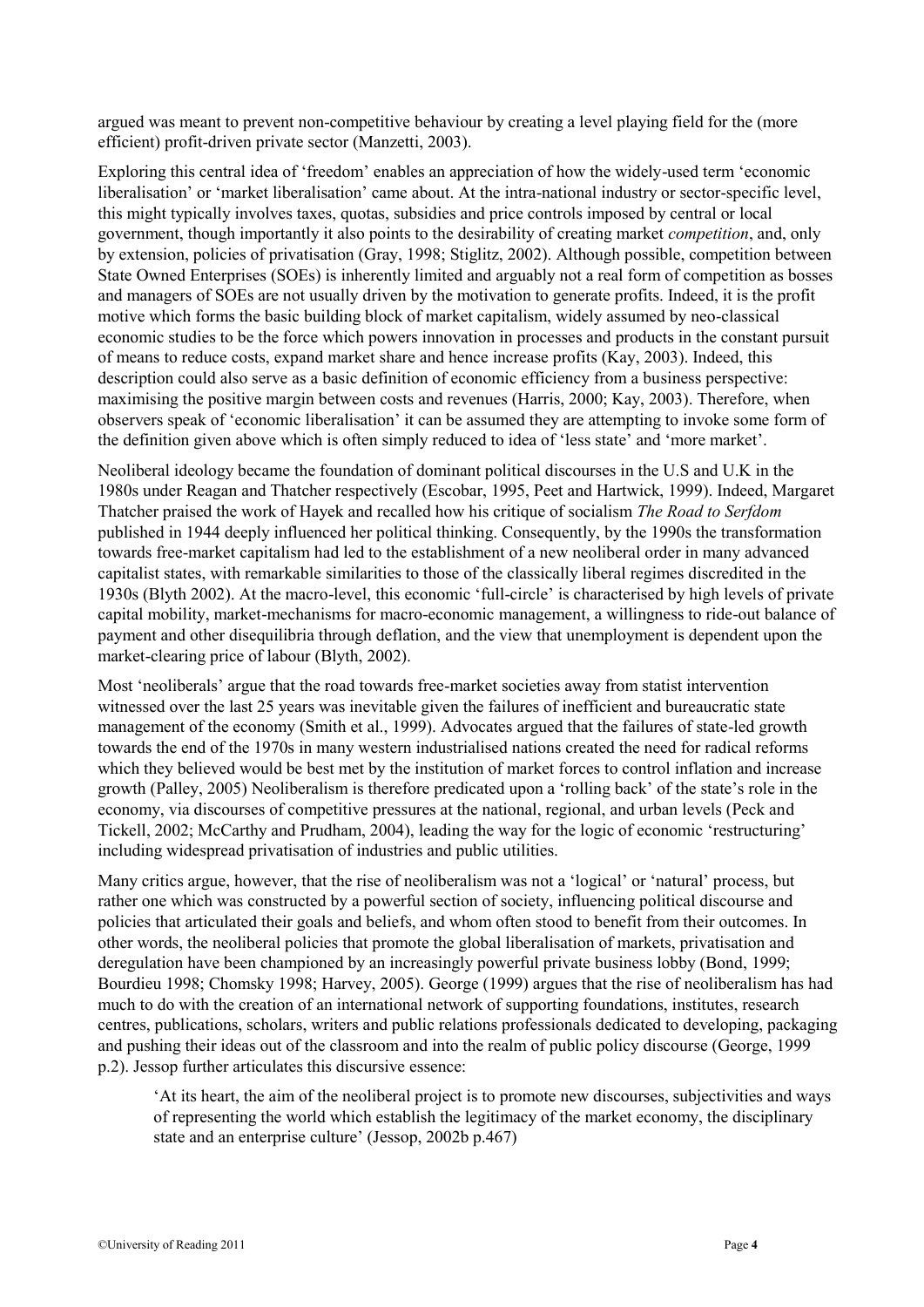On this point, it is notable how neoliberal proponents have succeeded in contributing some powerful rhetoric and skilful manipulation of language to help dominate political discourse. Green (2004) highlights the problem of understanding neoliberalism with the use of 'neoliberal language', as this automatically puts critics in a weaker position:

'In any debate over the costs and benefits of neoliberalism, it's supporters start out with a distinct advantage…calling unregulated commerce 'free trade' and unfettered capitalism 'the free market' automatically confers legitimacy on the ideas. Likewise, 'removing trade barriers', 'enhancing efficiency/competitiveness', 'getting the prices right', and 'improving growth' sound essentially positive, even if the listener is vague on the details, and even vaguer on the consequences' (Green, 2004 p.17)

The barrier this creates to constructing an effective critique of neoliberalism should not be underestimated. Many observers have further remarked how the terms *free-market* and *democracy* have become almost inseparable in 21<sup>st</sup> Century 'western' political and economic discourse, in what Green (2004) calls 'a linguistic sleight-of-hand'. Hence, with its overtones of 'liberation', the term *market democracy* becomes a powerful rhetorical devise, as 'democracy' is loaded with robust and almost emotive connotations alluding to a *human right.* Almost imperceptibly then, this kind of rhetoric creates a remarkable harmonisation of something which is generally regarded as a human right (if not a privilege), and a set of economic policies that place a fundamentally greater value on capital than on labour (Lapavitsas, 2004). The irony that freemarket capitalism takes economic power away from the state (and therefore the voting public), and into the hands of private business is rarely acknowledged. There remains, of course, the debate over whether or not consumerism is able to substitute formal (elective) democracy in a market society via the process of devolving economic decision making to the electorate – to the limited extent that consumers actively discriminate between or against certain products and services. However, this idea is arguably less relevant for the citizens of LDCs exposed to the free market where purchasing power, and therefore choice, are more limited.

Peck and Tickell (2002) argue that the reason neoliberal discourses have proved to be so compelling is because 'by representing the world of market rules as a state of nature, their prescriptions have a selfactualizing quality' (p.382). In this sense, the neoliberal arguments that global competition stands to threaten national, regional and local economies is both a means to creating and then justifying the need for greater market liberalisation and deregulation. Bourdieu (1998) characterised this quality of the selffulfilling prophesy by arguing that 'neoliberalism tends on the whole to favour severing the economy from social realities and thereby constructing, in reality, an economic system conforming to its description in pure theory' (p.2). Bourdieu defined the essence of neoliberalism as 'a programme for destroying collective structures which may impede the pure market logic'. Conversely, following from the idea that neoliberal economic policy reforms embody a logical and 'naturalizing' quality, pro-market reformists have argued that market liberalisation is 'like the dawn', which we can appreciate or ignore, but not presume to stop (Friedman, 1999). In essence, this idea suggests that neoliberal policies are not only desirable, but become easily 'locked-in' to society, as if they were self-perpetuating.

Whether or not neoliberalism should be characterised as an unstoppable tide washing across the global economy, it constitutes a strong political-economic force and one that gains strength via self-perpetuating processes of market expansion. Nonetheless, the very spread and uptake of neoliberalism is highly uneven and contested which underlines its inherently political nature. Pro-market discourses maintain that national economies slow to institute their own neoliberal reform agenda will find themselves left behind in terms of global trade, increasingly unable to compete in the global market place for goods and services, delivered by a fiercely competitive private industrial sector. They argue that the liberalisation of SOEs, including public utilities, will lead to technological innovation and greater operating efficiencies that will ultimately reduce production costs, further improving their global competitive trade advantage (Steiner, 2001; World Bank, 1993).

Since competition pressures and the profit 'principle' are considered to be the muscle behind the 'invisible hand' of market forces, neoliberal theory logically implies a redundant role for the State provision of goods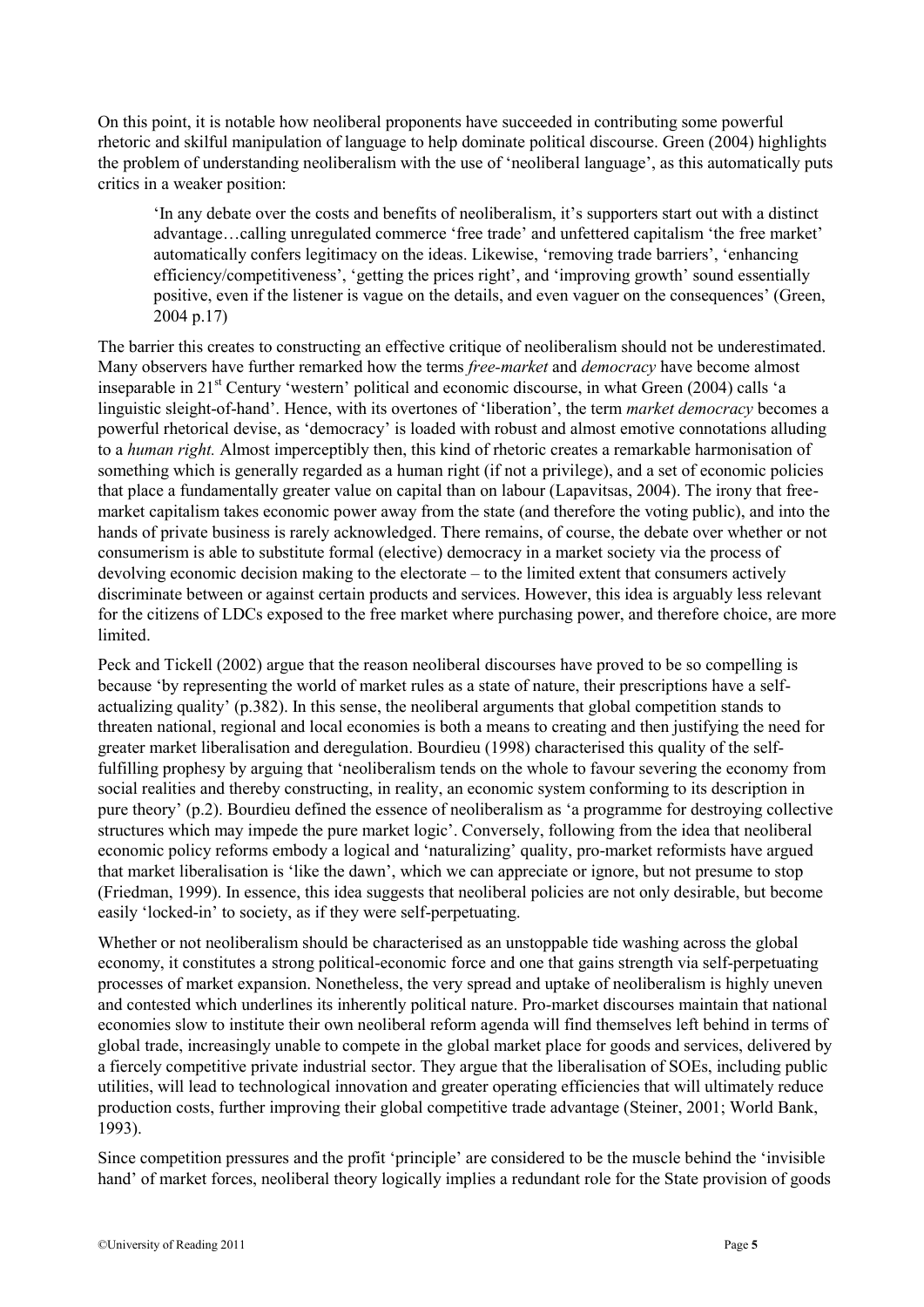and services. Starting in the UK, the privatisation of SOEs has been one of the major economic transformations of the past twenty years, and has become one of the key reform policies prescribed to LDCs by the IFIs. As well as containing key elements of neoliberal thinking, privatisation has proved to be a useful tool for politicians to achieve other, wider economic reforms. Thatcher was the first to understand, or at least the first to act upon, the idea that pursuing widespread industry privatisations is an effective means of breaking the power of trade unions, whose members stand to be disadvantaged by economic liberalisation (at least in the short-term) and hence are most likely to oppose reforms.

Lest it be forgotten, Manzetti (1999) clarifies that the decision to privatise is a political one. As was mentioned previously, an important quality of neoliberal discourses is the ability to make the advocacy of specific economic policies appear unlike the product of political decisions, but rather as an inevitable, logical and naturalising process. Consequently, those who have endeavoured to criticise the process and content of economic neoliberalism have done so in a way that reminds us of its inextricably political character, as (Susan) George does for the policy of privatisation:

'[Privatisation amounts to] the alienation and surrender of the product of decades of work by thousands of people to a tiny minority of large investors. This is one of the greatest hold-ups of ours or any generation' (George, 1999 p.6)

She further argues that 'one can easily see that the whole point of privatisation is neither economic efficiency or improved services to the consumer but simply to transfer wealth from the public purse - which could redistribute it to even out social inequalities - to private hands' (George, 1999 p.5). The standard neoliberal arguments in favour of privatisation suggest that it is a useful means to reducing government fiscal deficits by ending costly subsidies to SOEs, whilst at the same time depoliticising business decisions, ending corruption and reducing the power of the unions (Vickers and Yarrow, 1988; Cook and Kirkpatrick, 2000). In other words, whilst the apparent driving force behind reforms is economic pragmatism, the reality is that they contain a distinct ideological justification and rationale.

With the fundamental shift from a state-led to a market-driven economy, come radical shifts in the nature of accountability. Neoliberals assume that economics drives politics, and that the role of politicians is to merely ensure that the 'right' economic policies are put in place (Manzetti, 2003). Further, neoliberals argue that for free-market policies to operate as effectively and efficiently as possible, it is essential that legal institutions render decisions free from political interference, and to guarantee that private property rights are upheld.

The 'standard' neoliberal argument maintains that the free-market capitalist economy depends upon these institutional conditions, as they will ensure the efficiency of the market's resource-allocating and pricesetting mechanism is not perturbed by political or judicial decisions (Gill, 1995). Importantly, these conditions also add weight to the discursive axiom that government institutions must be accountable to their citizens. Therefore, if neoliberal arguments are followed and it is assumed that accountability is an indispensable condition for the successful operation of a free-market capitalist economy, what are the implications for LDCs which lack this framework in the process of instituting market reforms? Indeed, within many LDCs it seems that the spread of neoliberalism has failed to address the institutional side of the equation, implementing the economic policy reforms without the requisite establishment of a fully 'accountable' framework (Manzetti, 2003).

Jessop (2002a) has pointed out that the shift from government to market forces and partnership-based forms of governance reveals a belief in the need to involve relevant stakeholders in supply-side policies (Jessop, 2002b). The need for this, it is argued, is a consequence of the reduced role of the state in owning and directing economic relations, creating a governance 'void'. Crucially, this point raises important questions as to exactly who these 'relevant stakeholders' are, and what their legitimate function is supposed to be. In the reality of the market place, stakeholders are predominantly private business interests and consumer groups, but mainly financial and commercial groups. For critics, a key question is typically what role can and do marginal or excluded groups take in the formulation of supply-side policies? On this point, Tickell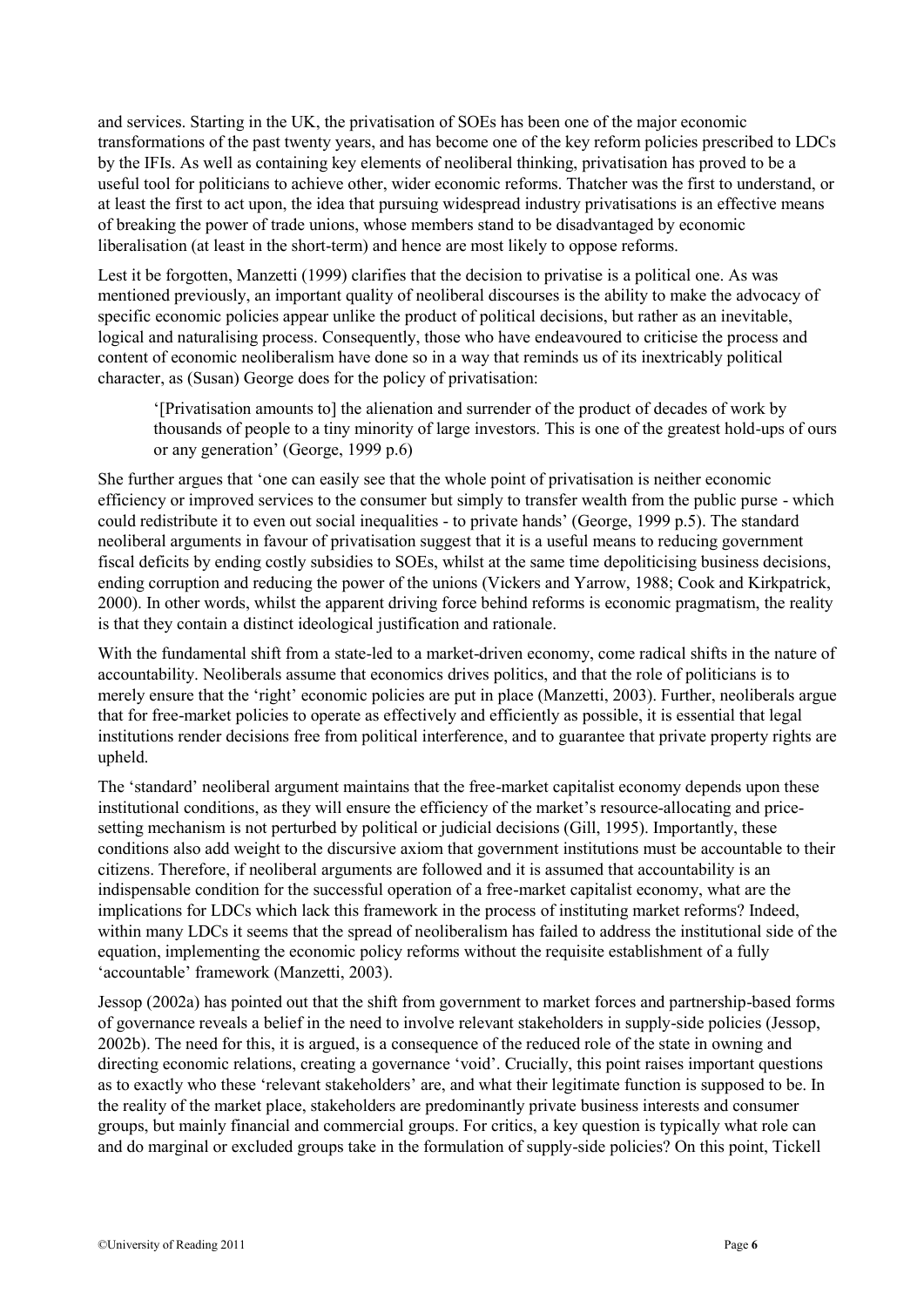and Peck (2003) argue that the contemporary neoliberal state has a tendency to adopt 'an ever-more aggressive, invasive and neo-paternalist attitude towards the regulation of the poor' (p.178).

Here, it is important to mention that although neoliberalism was a project conceived and promoted from within developed countries (particularly the U.S and U.K), its advocates and supporters have a global presence such that it has been described as a 'dictate to economies around the globe that is enforced both locally, through those industrial sectors that stand to benefit, and globally through the institutions of finance and politics' (Koelble, 2004 p.73). Chang further adds that 'it would be wrong to describe the advance of neoliberalism in the developing world purely as an imposition from the outside. Neoliberal reforms in these countries had their local defenders from the beginning; over time their number has multiplied and their influence increased' (Chang, 2003, p.2). Nonetheless, the following section summarises the most important way in which neoliberalism has found its most 'fundamentalist home' in LDCs (and Latin America in particular), via the power of the IFIs.

#### <span id="page-6-0"></span>**2. The International Financial Institutions (IFIs) and the 'Washington Consensus'**

During the 1990s, neoliberalism became a more technocratic and refined set of policies, and might now be considered the 'commonsense of the times', to the extent that they dominate social and economic policy discourse (Gore, 2000; Peck and Tickell, 2002). On the global scene, this has, to a large extent, occurred thanks to the role played by the predominantly Washington-based IFIs: The World Bank Group and the International Monetary Fund (IMF). Since the early 1980s, these institutions have played a central role in developing and promoting market-based policies to LDCs around the world.

Before further exploring the significance of the IFIs – and their role in promoting neoliberalism - it is useful to start by summarising some of the key concrete policies that have been implemented in many places with their support. In the context of economic development, a useful starting point is the set of policies often referred to as the 'Washington Consensus', a term which has gained notoriety is recent years, even being parodied as the 'Washington Contentious' (Birdsall and De La Torre, 2001). Below are summarised five key policies of this 'consensus' as outlined by Williamson (1990, 1994):

- Tackling inflation through fiscal adjustment
- Privatisation of state owned enterprises, both in the industrial and public utility sectors
- Trade liberalisation, consisting of pronounced declines in tariff, and especially, non-tariff protection
- The prevalence of market interest rates
- Opening most sectors to foreign investment and substantially decreasing controls over the actions of foreign capital.

The term 'Washington Consensus' was coined by John Williamson of the Washington-based Institute of International Economics, who now claims that its original meaning has become distorted and misused. He argues that he did not formulate the 'Washington Consensus' as a policy *prescription* for economic development - as it is now widely referred to as - but rather as a list of policies that he claimed were widely held 'in Washington' to be specifically desirable for Latin America, as of late 1989 (Williamson, 2004). The extent to which this disqualifies the critical interpretation is open to debate. Arguably, the notoriety of the Washington Consensus has come about more as a consequence of these critics who have latched onto and attacked it as evidence of some sort of 'conspiracy' between the Washington-based IFIs and the US Government. It could also be argued that this was the reason why James Wolfensohn (World Bank President 1995-2005) was keen to distance the World Bank from the 'consensus' by arguing that 'The Washington Consensus has been dead for years' on a visit to China in 2004 by which time critics were accusing the Bank of policy dogmatism (Maxwell, 2005).

In addition to the IFIs, the US treasury, also based in Washington D.C, is usually complicit in this 'consensus' as a major financial backer of the IFIs, which are funded by western governments and financial markets. By extension, U.S Government administrations are also implied to be party to the 'Washington Consensus' (Stiglitz, 2002). Bhagwati (1998) adds to this a portrayal of the consensus members as a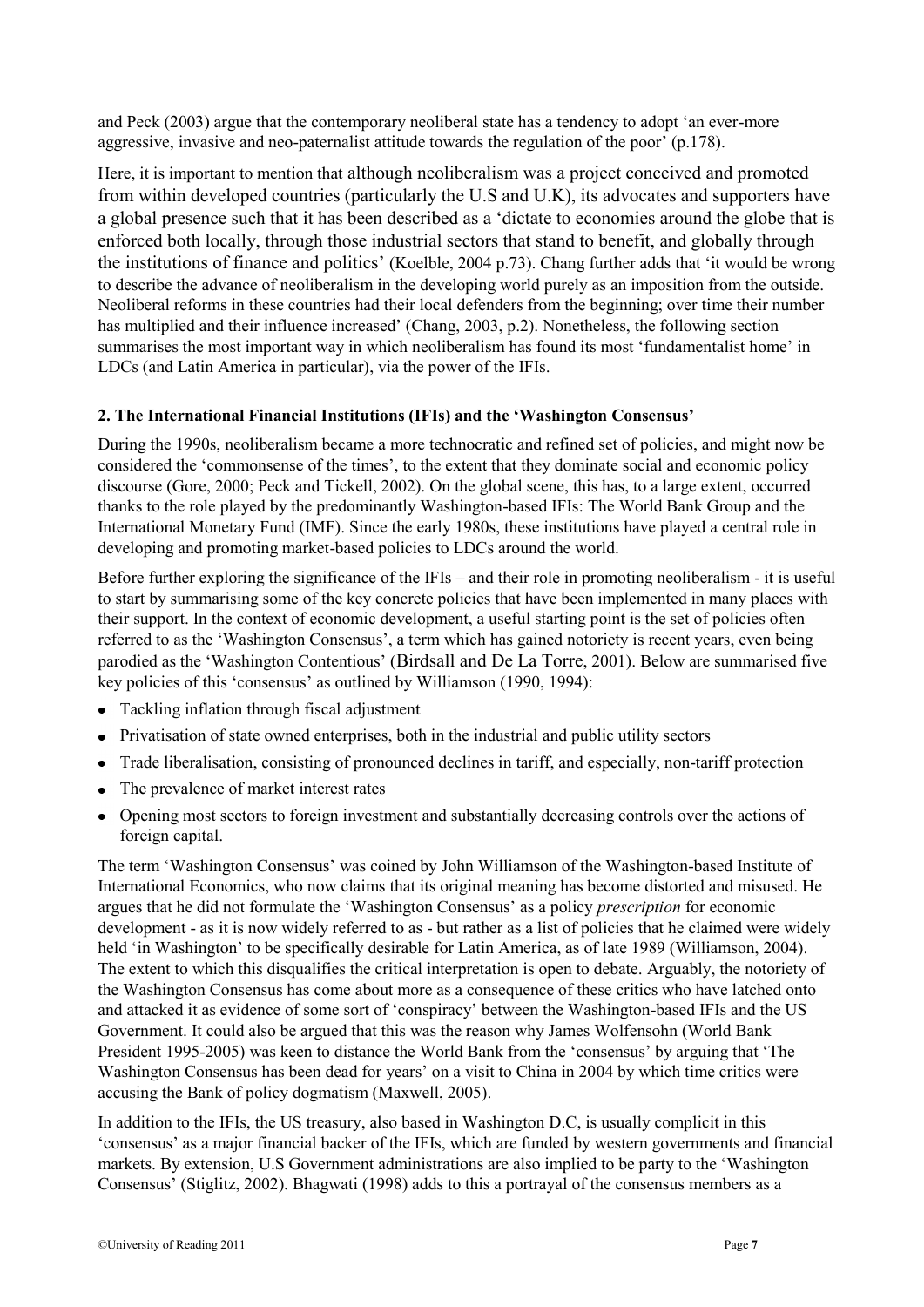neoliberal elite whose networks spread from the financial firms of Wall Street, who have a clear interest in a world of free capital mobility and the expansion of markets, to the US Treasury Department, the State Department, the IMF, and the World Bank in what he terms the 'Wall Street-Treasury complex' (Bhagwati, 1998). With regards to Latin America, the Washington-based Inter-American Development Bank (IDB) is another key institution that has done much to promote neoliberal economic policies since the 1980s through its joint roles as money lender and economic policy advisor.

Although Williamson (2004) has criticized those who refer to the term 'Washington Consensus' as synonymous with 'neoliberalism', or what Soros (1998) has called 'market fundamentalism', the policies originally highlighted in the consensus are heavily influenced by neoliberal thinking and ideology (Jessop, 2002a, Peet and Hartwick, 1999). However, until the early 1980s, the IFIs had been the bastion of Keynesian economics and a policy agenda rooted in the theory of modernisation, typified by the funding of large-scale infrastructure projects in the belief that this was what poorer nations needed most in order to 'catch-up' with the richer world (Leys, 1998).

So how did the IFIs become the chief global enforcers of the neoliberal agenda? Many commentators suggest that to a large extent, this transformation came about as a result of the Reagan administration's decision to take advantage of the 1982 debt crisis in Latin America to lever market reforms in exchange for financial and political support (Chang, 2003; Harvey, 2005). Here, Harvey argues that the Mexican debt crisis in particular marked a key turning point in how and when neoliberal theory diverged from the reality of *neoliberalisation* throughout LDCs:

'The Reagan administration, which had seriously thought of withdrawing support for the IMF in its first year in office, found a way to put together the powers of the US treasury and the IMF to resolve the difficulty by rolling over the debt, but did so in return for neoliberal reforms' (Harvey, 2005 p. 29)

Use of the word 'diverged' is important here, as the case of the IFIs (themselves market-interventionist institutions) promoting neoliberalism highlights the inherently contradictory way in which it has been promoted and implemented around the world (Tickell and Peck, 2003). Prior to the 1982 debt crisis, the market 'fundamentalists' in the Reagan and Thatcher administrations argued that LDCs should simply borrow money from the international financial markets, instead of relying upon interventionist mechanisms. However, it quickly became evident that the IFIs could be used as an effective means to promote the neoliberal agenda, highlighting not only the political nature of neoliberalisation, but the fact that is it a 'Western' project which has been promoted from the developed world to the less developed world.

In the wider context, however, the IFIs have grown into large financial institutions employing thousands of people with very different aims and objectives to those prescribed in 1944. Long gone is the need to finance post-war European reconstruction. Furthermore, since the collapse of the Soviet Union the World Bank and the IMF no longer support certain LDCs in the context of the cold war ideological battle for supremacy between capitalist and state-socialist modes of development, instead pursuing a free-market reform agenda in the light of capitalist 'triumph'. Their true power therefore lies within the 'conditionalities' which these institutions often attach to their loans. A crisis-ridden and already heavily indebted country (such as Mexico in 1982) that applies to the IMF or the World Bank for a loan is likely to be asked to further open up its markets and agree to a set of specific industry and policy reforms before the loan is approved. In this way, these institutions are able to exercise considerable leverage over the domestic policy making of sovereign states, though it is interesting to note that in their original constitution the IFIs had no control over individual government's economic decisions or policy making (George, 1999).

Consequently, over the past 15-20 years the IFIs, (also referred to as the *Bretton Woods* Institutions) have been increasingly criticised for promoting policies which have seen most of the world's poorest countries slide further into debt and crisis, whilst the countries of the OECD have experienced sustained growth and technological advancement (Peet, 2003). Criticisms of the World Bank and the IMF are many and varied, although a common argument is that they both lack fully transparent decision making and democratic accountability (Peet, 2003; Ritzen, 2005). The voting system for both institutions is essentially one-dollar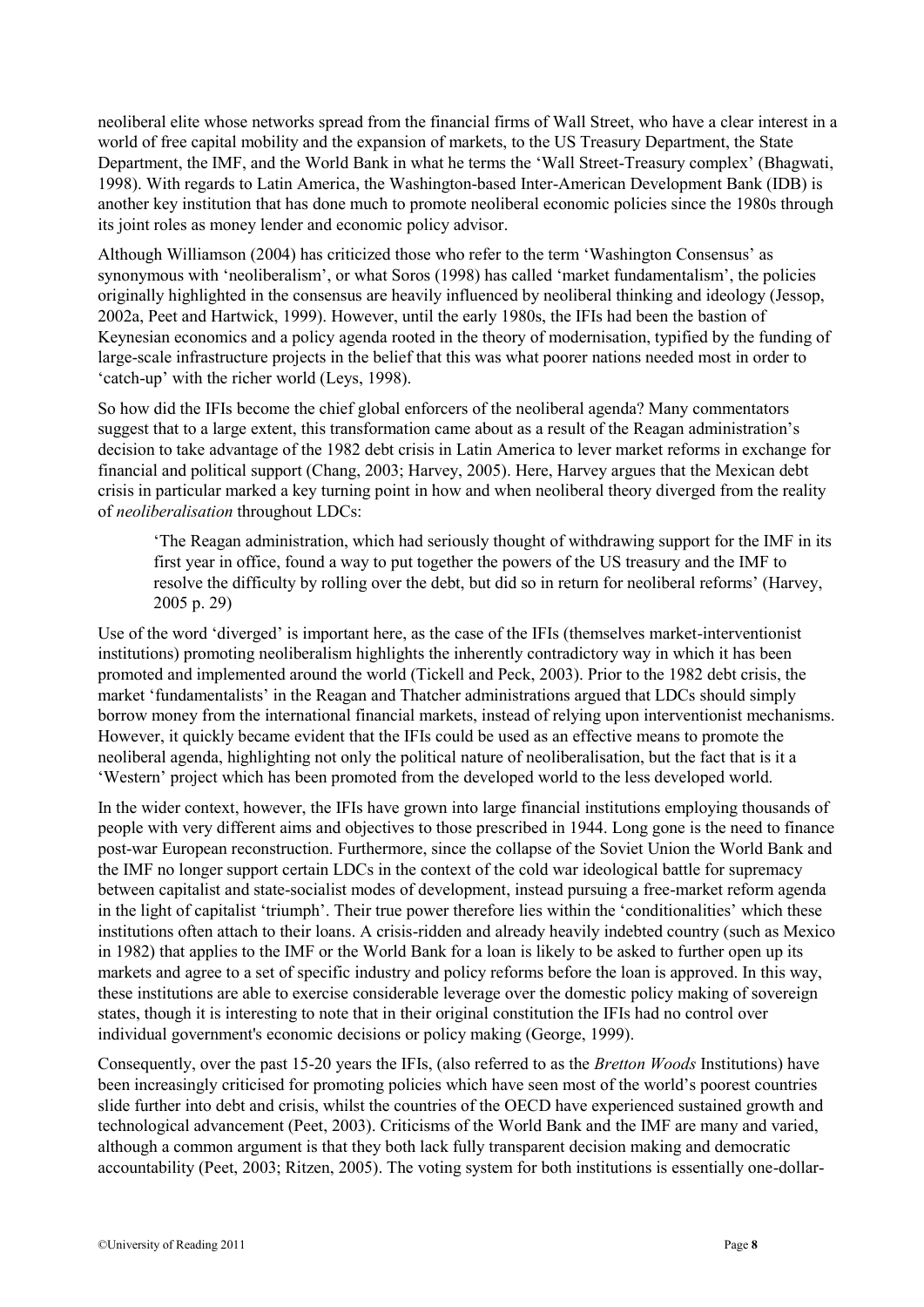one-vote, which logically favours the richest government donors, with the U.S taking 17.5%, and the largest of the voting share. In addition, for major changes to take place, new policy proposals require 85% backing giving the U.S effective powers of veto.

Scholars such as Stiglitz, Bhagwati and Rodrik have criticised both the World Bank and the IMF, but it is the IMF which receives the strongest criticisms for the austerity measures they place on LDCs. In addition, the IMF's policy of forcing the liberalisation of capital and currency controls were widely blamed for precipitating the 1998 Asia crisis (Rodrik, 1999, Stiglitz, 2002). Fundamentally, the IMF is today primarily concerned with developing 'sound' financial policies which aim to reduce fiscal deficits and control inflation, and issues loans to LDCs to help them achieve this (Woods, 2006). The World Bank is however primarily concerned with developing policies to propagate *economic development*, and lends far larger sums of money than the IMF to help fund major projects and foreign governments to achieve this goal (Peet, 2004). Consequently, the World Bank and IMF share common interests, although there is often a difference of opinion over which policies should be pursued, and how they should be implemented. Stiglitz (2002) provides an example of how policy prescriptions have conflicted over the issue of how to reform SOEs in LDCs, where the World Bank has strongly argued for the institution of market competition:

'There is a natural reason why the IMF has been less concerned about competition and regulation than it might have been. Privatising an unregulated monopoly can yield more revenue to the government, and the IMF focuses far more on macroeconomic issues, such as the size of the government's deficit, than on structural issues, such as the efficiency and competitiveness of the industry' (Stiglitz, 2002 p.56)

Stiglitz goes on to state that the IMFs position has been to argue that 'it is far more important to privatise quickly; one can deal with the issues of competition and regulation later' (Stiglitz, 2002 p.57). Even if it is assumed that this attitude does not prevail all the time within IMF policy prescription, it reveals some interesting insights into the differences in thinking, and the potential of conflicting agendas between the two pillars of the Bretton Woods Institutions. The IFIs have been of particular importance throughout the Latin American continent, a fact well documented in the academic literature which often frames country casestudies of neoliberal economic reforms with narratives informed by the 'Washington Consensus'.

#### <span id="page-8-0"></span>**3. Neoliberalisation**

This section further develops and discusses an analytical framework for the study of energy market reforms by reviewing the critical literature on 'neoliberalisation' from within the discipline of human geography. Following increasing academic interest in such critical studies, the aim is to understand and appreciate neoliberalism as a *process* that can, and has, led to diverse and differing 'neoliberalisms' (Barnett, 2005; Castree, 2006; Larner, 2003; Tickell and Peck, 2003). An ongoing debate to which research into energy market reforms aims to contribute, is that concerning the extent to which various Latin American nations are moving away from the neoliberal model, or whether changes in discursive tack reflect little more than populist rhetoric amid widespread dissatisfaction with policies of economic liberalisation and privatisation (Green, 2003; Ellner, 2004; Perreault and Martin 2005). Therefore, understanding neoliberalism as a variegated process enables scholars to identify and appreciate the edges and subtle forms of an *otherwise* homogenous political and economic project, evolving in the country context, rather than as a superimposed concept.

A good starting point from which to understand 'neoliberalisation' is Tickell and Peck's (2003) argument that neoliberalism is a discrete and inherently complex policy project which gives rise to hybrid forms, such that:

'Just as there are no 'pure' markets, only markets shaped by different configurations of legal frameworks, social conventions, power relations, institutional forces and such like, so also there is no 'pure' form of neoliberalism, only a range of historically and geographically specific manifestations of neoliberalisation-as-process.' (p.165)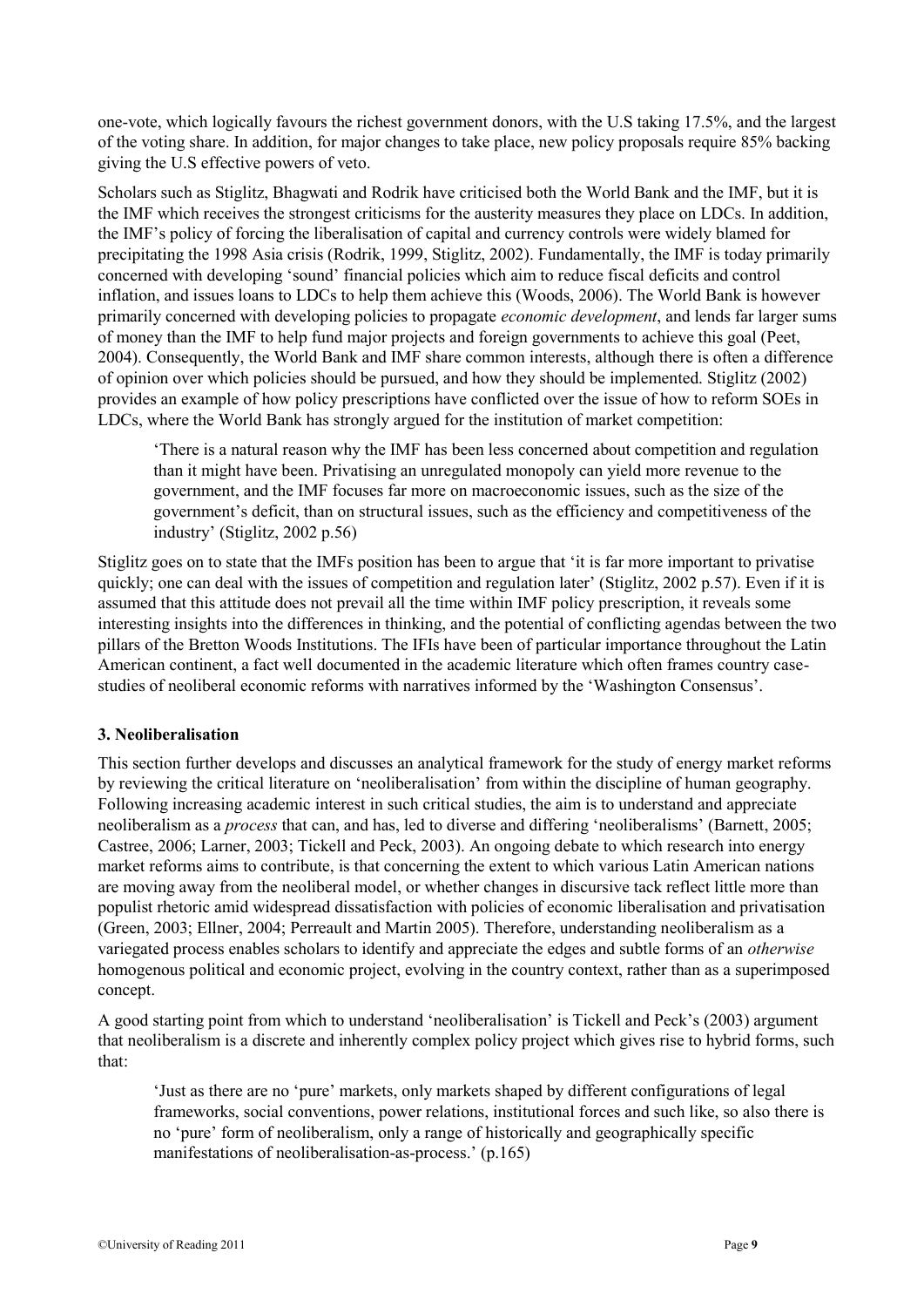This observation requires that research into markets and institutions be pluralistic and embrace the power of context, thus moving away from the methodological axioms and analytical assumptions associated with neo-classical economics. On this point, Tickell and Peck (2003) add that investigations into neoliberalisation should reject the use of quantitative methods in seeking to measure the extent to which a particular nation-state is more or less neoliberal, positing that the task is instead 'to trace the uneven effects of the neoliberalisation process over time and space' (p.165).

In developing the ground work for studies of neoliberalisation, Peck and Tickell (2002) have identified two distinct 'moments' in the neoliberal project: a destructive and de-regulatory phase typified by the 'rollingback' of the state and its agencies, and a creative or proactive 'rolling-out' phase of re-regulation to strengthen, or deepen the neoliberal agenda. Importantly, they argue that 'any adequate treatment of the process of neoliberalisation must explain how these moments are combined under different historical and geographical circumstances' (Tickell and Peck, 2003 p.179), underlining the importance of contextual approaches.

In the US and the UK, the 'roll-back' period has been associated with the crude or 'shallow' neoliberal projects of the Thatcher and Reagan administrations in the 1980s, while the 1990s witnessed a deeper 'rolling-out' of neoliberal policies and institutions in these pioneer nations. Highlighting this shift, Tickell and Peck (2003) argue that if the 'early' neoliberal state emerged in response to the failures ('real, perceived and constructed') of the state-dominated Keynesian economics in the late 1970s, then the roll-out, or 'late' neoliberal state is concerned with addressing the failures and contradictions of neoliberalisation itself. In the context of 'Third Way' policies epitomised by the Clinton and Blair administrations, this shift toward a deepening of neoliberal principles and polices would appear to form a relatively orderly transition from the more conservative years of crude and combative neoliberalism à la Reagan/Thatcher. Conversely, in the case of Argentina, market reforms were characterised by a rapid and far-reaching roll-back period during the Menem administrations (1989-1999), which was as crude and combative as the early neoliberal project in the UK for example, but followed by economic stagnation and crisis in 2001/2.

Central to the study of neoliberalisation is the need to identify and detail the contradictory processes of realising free-market ideals, since they rely upon the effective mobilisation of state agencies, therefore focussing research upon the role of the state in creating and shaping markets. To summarise, the processes of neoliberalisation can be characterised by the following traits:

The operation of specific forms of market-oriented politics, established as a reaction *against* Keynesianism and Developmentalism.

- A deference to naturalized, 'out there' global economic forces, insulating economic decision-making from earthly politics.
- A *qualitative reordering* of state/economy relations, rather than unbridled deregulation and marketisation.
- Experimental policy repertoires, held together by a 'strong discourse' of market progress.

These points, adapted from Peck (2004), expand upon the central observation that neoliberalisation is, above all else, a process whereby state power is mobilized in the extension of market (or market-like) rule. Furthermore, Peck (2004) classifies several key features of neoliberalisation in terms of its privileging of:

- Economic logics over political logics
- International policy audiences over domestic policy audiences
- Finance capital over productive capital
- Profit restoration over demand maintenance
- Atomised relations over socialised relations
- Elite interests over mass interests
- Market distribution over social redistribution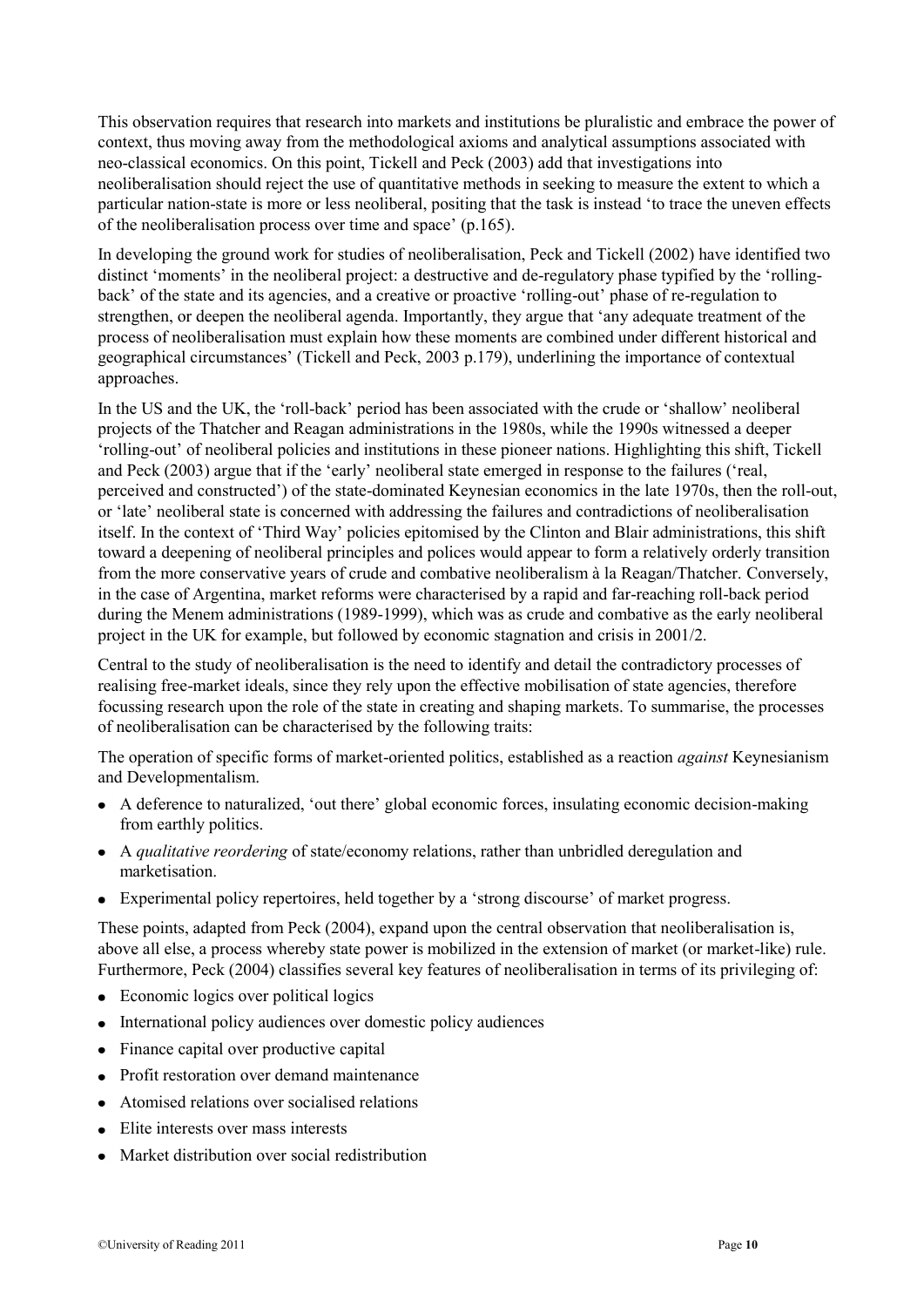With regard to how these characteristics play out in reality, Peck (2004) argues that such abstract features are 'contingently realised across a variegated institutional landscape … in hybrid, *but connected*, formations'. It is in this sense that Tickell and Peck (2003) suggest that there exists a risk that critics underestimate the 'transformative, adaptive, and creative potential' of both neoliberal discourses and practice, adding that:

'The 'neoliberal state' is no longer, if it ever was, simply a deregulationist, absentee state, but has demonstrated a capacity to morph into a variety of institutional forms, to insinuate itself into, and graft itself onto, a range of different institutional settlements, and to absorb parallel and even contending narratives of restructuring and intervention, in response both to internal contradictions and external pressures.' (p.181)

Again, Peck and Tickell (2002) argue that one of the 'most striking features' of neoliberalisation in recent years has been its transformative capacity and ability to 'absorb or displace', and even capitalise upon the economic crises for which it is often responsible for creating. The implication is that neoliberalism as an identifiable political and economic project is more durable than resistance and opposition movements often recognise, meaning that 'reports of its death [have been] correspondingly exaggerated' (p.400).

#### <span id="page-10-0"></span>**4. Latin America and the Identification of Neoliberalism**

Political developments in LDCs are key to understanding processes of neoliberalisation. Larner (2003), highlights that it has been the Latin American continent, and not the 'ideological heartland' of the US and UK that has witnessed the deepest neoliberal reforms, argues that 'developments in the 'periphery' may be as significant, if not more so, as those in the 'core' in explaining the spread of neoliberalism.' (p. 510). This observation works in tandem with the point made earlier that neoliberalism has paradoxically found itself a 'fundamentalist' home in various LDCs, thanks largely to the coercive power of the IFIs.

However, despite widespread academic assertions that neoliberalism should be understood and approached as a diverse and hybrid project in need of further contextual investigation in order to refine its borders (Peck and Tickell 2002; Larner, 2003; Perreault and Martin 2005), Barnett (2005) remains sceptical that any meaningful understanding of the term 'neoliberal' or the process of 'neoliberalisation' can exist:

'There is no such thing as neoliberalism!...The blind-spot in theories of neoliberalism…comes with trying to account for how top-down initiatives 'take' in everyday situations. So perhaps the best thing to do is to stop thinking of 'neoliberalism' as a coherent 'hegemonic' project altogether.' Barnett (2005 p.9)

This is a challenging proposition, and one which has merit when applied to some of the less intellectually rigorous writings on neoliberalism – especially those which seek to construct an 'out there' force against which to pitch their arguments. However, Barnett is perhaps undermining his own area of research when he says there is 'no such thing as neoliberalism' since, as Larner (2003) makes clear by separating it into three operating levels, i.e. as ideology, a policy project and governmentality, a definite and concrete content can be identified and understood in relation to the more established theory of social and economic liberalism. With this in mind, Perreault and Martin (2005) argue that it is the seemingly monolithic and omnipresent character of 'neoliberalism' (in part a product of triumphalist discourses) which means the term eludes simple identification (p.192).

What is perhaps true with debates about neoliberalism is that the term often takes on a life of its own in contemporary discourse, in part related to the agenda-driven critiques of the left, but also because it has become a catch-all 'buzz-word' to describe a wealth of global experiences and experiments. These experiences constitute the hybridism to which Castree, Larner, Peck, Tickell, and Perreault and Martin refer. The challenge, it would then appear, is to undertake analyses of an 'actually existing neoliberalism' by relating it to an agreed-upon theoretical framework of what neoliberalism should look like it in its abstract and pure form. Only then can it be possible to develop an understanding of the extent to, and way in which, a country has been 'neoliberalised'. The construction of such a normative framework for understanding what neoliberalism is all about would appear to be a straight forward task. However, it is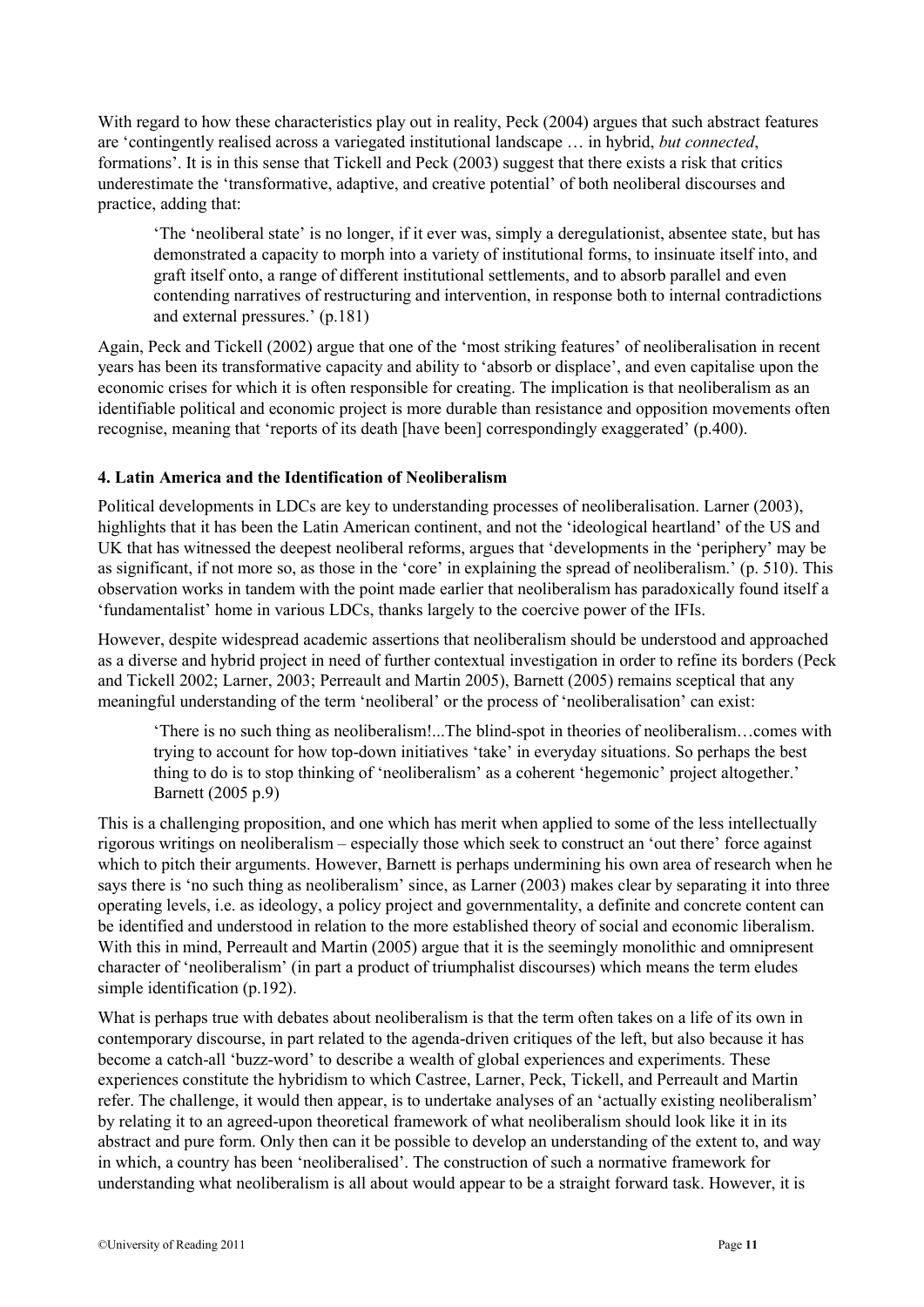logical that disagreement over such a normative framework will always exist, at least beyond the basic prescriptions of market liberalisation, privatisation and 'deregulation'.

The implication here is that each study of neoliberalism will have to - and arguably should be – judged in accordance with its own theoretical set-up and points of emphasis. This is not to suggest that a theoretical framework for neoliberalism cannot be agreed upon, but instead recognises that disagreement and a difference of perspective is inherent to the social sciences, and as such, analyses of neoliberalism and neoliberalisation are perhaps best appreciated and judged on their own terms. Barnett does, however, rightly point out that too many critiques of neoliberalism assume the hegemony of a monolithic top-down project, and that a more pluralistic approach to understanding how any given political and economic agenda is necessarily affected in turn by 'socio-cultural' processes.

Barnett (2005) puts forward his own take on critical understandings of neoliberalism by taking into account the above-mentioned importance of socio-cultural factors in shaping and informing any one given 'neoliberalisation':

'It seems just as plausible to suppose that what we have come to recognise as 'hegemonic neoliberalism' is a muddled set of ad hoc, opportunistic accommodations to these unstable dynamics of social change as it is to think of it as the outcome of highly coherent political ideological projects.' (Barnett, 2005 p.10)

Related to this observation is the interesting suggestion put forward by Harvey (2005) that most studies of neoliberalism neglect to recognise or consider the way in which social and cultural practices and political formations have shifted through the process of neoliberalisation. This means that they may not consider the possibility that exposure to neoliberalism has brought about new forms for 'individualised collectiveaction', often in the shape of NGOs, think tanks and pressure groups which aim to tackle, influence or alter the 'hegemony' of a supposedly neoliberal agenda imposed from the top-down. Barnett (2005) furthers this argument by stating that:

'The recurrent problem for theories of 'neoliberalism' and 'neoliberalization' is their twodimensional view of both political power and of geographical space. They can only account for the relationship between top-down initiatives and bottom-up developments by recourse to the language of centres, peripheries, diffusion, and contingent realizations; and by displacing the conceptualization of social relations with a flurry of implied subject-effects.' (p.11)

Barnett's critique is a reminder of the need to recognise and focus upon the 'dynamic' relationship between an identified set of top-down policies and the social and cultural 'realities on the ground', in order to gain important insights into why there exists such a diversity of neoliberalisms. Is it not the case that different continents and countries contain different cultural practices, customs, values and languages? Perhaps studies can therefore begin to appreciate the 'hows' and 'whys' of neoliberal hybridism as a product of differing social and cultural contexts, and of the differing interpretations of a set of otherwise concrete and 'objective' economic policies.

This staying power of the neoliberal project and its associated political structures expressed itself most dramatically in the case of Argentina both up to, and following, the 2001/2 economic crisis. At the time of the crisis, many critical observers predicted that the whole neoliberal 'edifice' would disintegrate in the aftermath, proclaiming nothing short of a revolution in political organisation and economic structures (Altamira, 2002). However, this quickly proved to be little more than 'wishful thinking'. As Sanchez (2005) points out, the initial post-crisis move away from mainstream party politics in Argentina failed to transform itself into a more established longer-term widespread rejection of traditional political organisation. Although the crisis did foster a significant degree of political renewal, changes in the mainstream were not as extensive as some had predicted or anticipated. More importantly, the 2003 general election resulted in the Peronist party (responsible for having implemented the neoliberal reform agenda in the first place) 'showcasing its staying power and uncanny ability to adapt to new political environments' (Sanchez, 2005 p.454).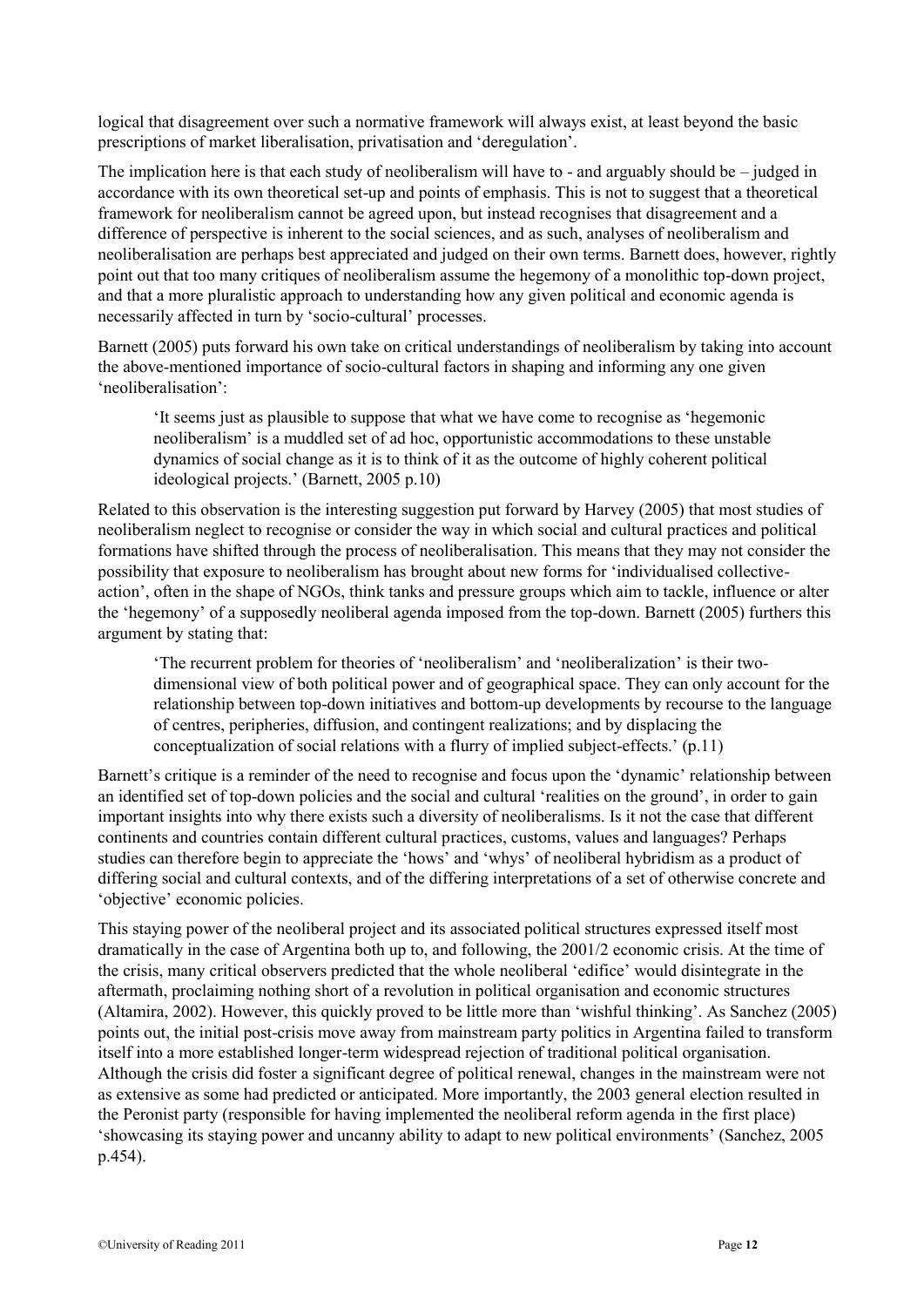The rapid and widespread rise of new grass-roots political organisation following the 2001/2 crisis attracted many western academics and journalists. Among those attracted to the immediate post-crisis political developments was the high-profile activist Naomi Klein, author of the 'anti-globalisation' handbook *No Logo* (2000). Klein, along with others, descended upon Buenos Aires in 2002 when times were hardest and the neighbourhood assemblies born out of popular frustration and anxiety were at their strongest. The popular backlash against traditional political organisation in the aftermath of the crisis gave many observers good reason to believe it could and would endure and lead to a radical shift in political power and relations. This was so much the case that in March 2002, during one of the worst post-crisis months, a poll conducted by a Buenos Aires newspaper found that over half of the city's residents 'saw the new neighbourhood assemblies as the basis for a new form of democratic government' (Carter, 2005 p.223). Although initially optimistic about this prospect, and noting that the popular reaction to the crisis was interpreted by many as the 'first national revolt against neo-liberalism', Klein maintains that the demise of grass-roots political organisation had much to do with their infiltration by left wing parties, reducing their appeal as a reflection of community concerns. She also argues that the decision of these more 'activist' minded political movements to ignore, instead of taking part in, the 2003 general election left people with no alternatives to the usual candidates in mainstream party politics. Thus, the structure of traditional party politics remained remarkably intact by the time the 2003 general election took place, despite the catastrophic lows of the economic and social crisis of 2001/2. It is within this context that key aspects of the neoliberal policy project can be understood and continue to compete for political space and time within traditional top-down political structures.

#### <span id="page-12-0"></span>**5. Marxist or Foucauldian Theories of Institutional Change?**

Thus far, this paper has discussed the content and character of the neoliberal policy project, it's protagonists, and various aspects of the way in which it can and has been implemented, leading to hybrid and variegated forms. However, when analysing the processes of neoliberalisation, it is inevitable, as is the case with any study into the causal mechanisms and power structures behind policy and institutional change, that a certain theoretical school of thought is, implicitly or explicitly, endorsed. In an attempt to raise the analytical self-awareness of policy-based research, it is useful to clarify these theoretical distinctions, with a view to contributing and positioning appropriate research outputs.

Overall, there two main theoretical approaches relevant to the study of neoliberalisation: – Marxist (or neo-Marxist) and Foucaldian, derived from the critical thinking of Karl Marx (1818-83) and Michel Foucault (1926-84), respectively. Barnett (2005) points out that much of the recent efforts of critical human geographer working in this field have sought to reconcile these two approaches, even though they represent important differences in world views. Below is summarised their central characteristics:

Marxist analysis is:

- Structuralist
- Emphasises the importance of class and class power
- Focuses on issues of 'hegemony'

Foucauldian analysis is:

- Post-structuralist
- Emphasises the importance of discourse-based power
- Focuses on issues of 'governmentality'

Essentially, structuralist critiques assume that specific policies and institutions operate independently from, and unfettered by, cultural and social contexts, while post-structuralism typically views context as integral to understanding both meaning, and outcomes. As such, post-structuralist analyses are very much the product of post-modern philosophy; steeped in relativistic thinking and the belief that all knowledge and understanding is subject to local conditions and perspectives (Luntley, 1995). This differs from the 'totalising' nature of Marxist-structuralist thinking. It also allows for an appreciation of Foucalt's discourse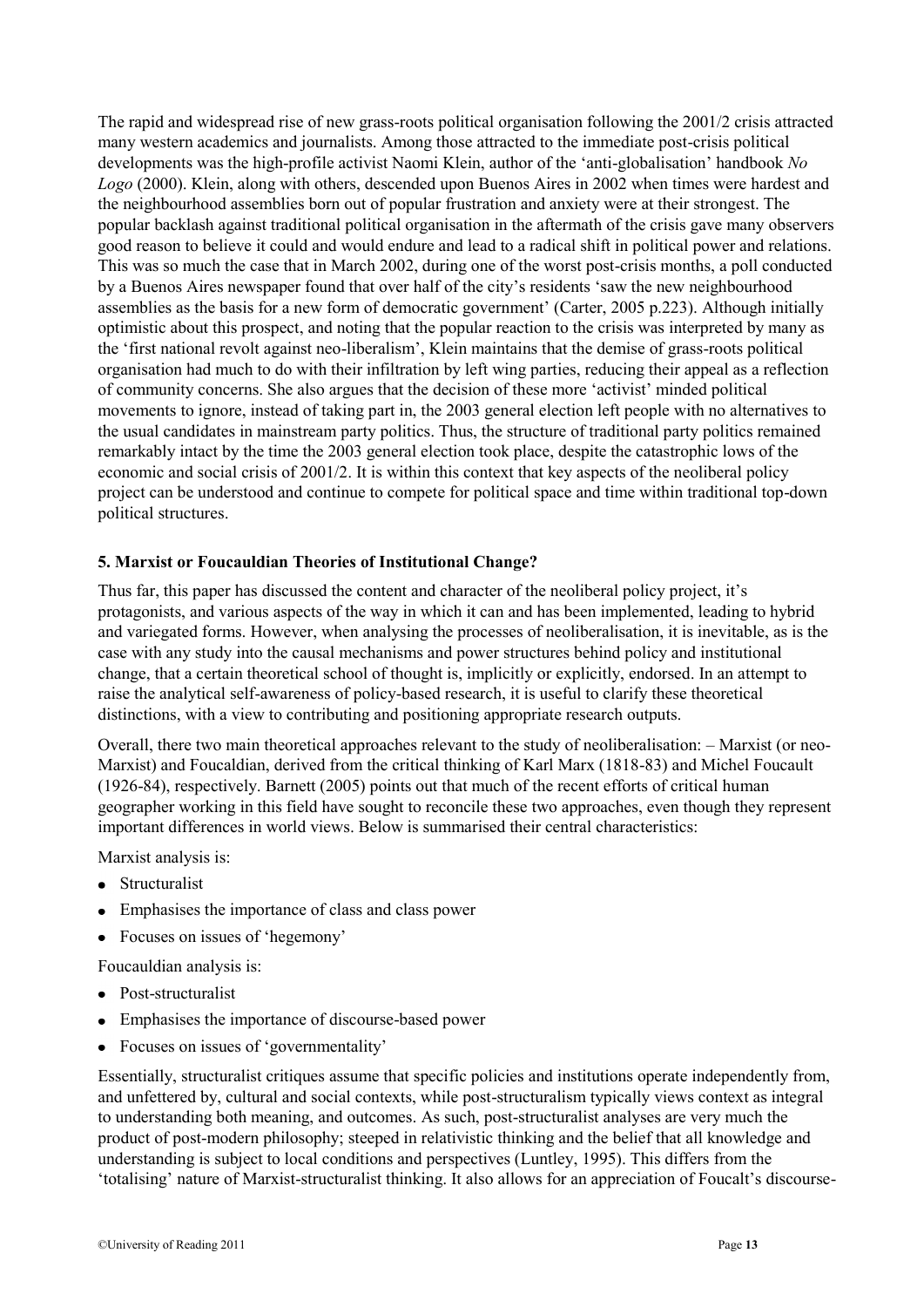based exercising of power and consequent 'subjugated knowledges', viewing power not as a twodimentional relationship between rulers and the ruled, but rather as the product of the processes of governmentality whereby ideas and arguments outside of the dominant, or 'official', discourse are dismissed or devalued.

In order to achieve a richer and deeper analysis of institutional change, critical human geography recognises the importance of drawing upon related social science disciplines, especially history and political science. By assuming a strongly historical approach, the argument is made that economic theory must be subordinate to experience, as Boyer and Saillard (2002) maintain: 'The desire of pure [neo-classical] economic theory is to be founded on a break with the dross of history, but as a process, history sifts through the relevance of economic theories…and very few pass the test' (Boyer and Saillard, 2002 p.5). In this sense neo-classical analyses fail to recognise the importance of institutions existing outside the market place, instead viewing the world through abstract models and ideals such as those of Pareto and Walras which argue that economic 'inefficiencies' are largely the product of a society's failure to fully institute markets across all sectors of society.

Recently, a critical 'heterodox' literature, both theoretical and empirical, from within various disciplines has developed the general position that economic outcomes are context dependent, and that the implementation of any given set of economic policies and institutions does not imply a deterministic process. While falling short of a full-blown postmodernist attack on meta-narratives, this body of work instead seeks to pursue case-study analyses that understand and appreciate the importance of countrycontext specifics. With reference to economic liberalisation, McCartney (2004) reminds us that 'economics is social theory' and that 'the social structure within which liberalisation occurs has a crucial impact on outcomes…neoclassical theory forgets social structure at the cost of relevance' (McCartney, 2004)

Proponents of these critical approaches (either Marxist or Foucauldian) argue that it is more relevant to today's world than ever before. Citing the divergences in U.S, European and Japanese growth patterns, and the huge differences in the economic development experiences of countries in Latin America and Asia, it is evident that neo-classical analyses fail to provide a coherent explanation, given the often comparative similarity in economic policy making. By extension, such a theoretical starting point provides strong criticisms of the World Bank and the IMF's attempts to develop a 'one size fits all' policy programme throughout the underdeveloped world. By emphasising the importance of differing social structures within which economies are embedded, empirical research is able to show how the imposition of universalist policies such as those of 'structural adjustment', or, indeed, energy sector liberalisation, fail to consider the unique institutional structure of each economy.

These theoretical approaches also aim to 're-politicise' explanations of economic outcomes and reform in order to challenge the naivety of neo-classical analyses (or, what Chang,2002, refers to as the 'anti-politics' of neoliberalism) and to give full attention to variations in political processes as determining factors in the rise, and evolution of a given economic reality. This starting point implies the historical observation made elsewhere (including by some neo-classical studies) that national economies cannot overcome periods of crisis through the application of the same ideas and theories which prevailed before the crisis, and that the ability to overcome a crisis depends upon collective actions, as any rational individualist strategies cannot construct new 'rules of the game' (North, 1990; 1994). As there exists no automatic mechanism to govern the process of overcoming structural crises, there is a need to develop groups that can defend and promote collective interests, and to call upon the intervention of political authorities at various levels (Richards, 1997).

Given the importance of political action in determining the development of new economic policies and institutions, this theoretical approach can help understand the outcomes resulting from the spread of capitalism to previously state-socialist economies, or from the otherwise deepening of markets in previously state-led economies. It is equally important to appreciate the significance of the *conditions* in which a market economy is instituted as a key factor in determining outcomes. This is based on the observation that during periods of structural crisis, a new regime is not born from a 'big bang', but is rather the outcome of a contradictory process in which 'representations, ideologies, skills, locations and ways of life and production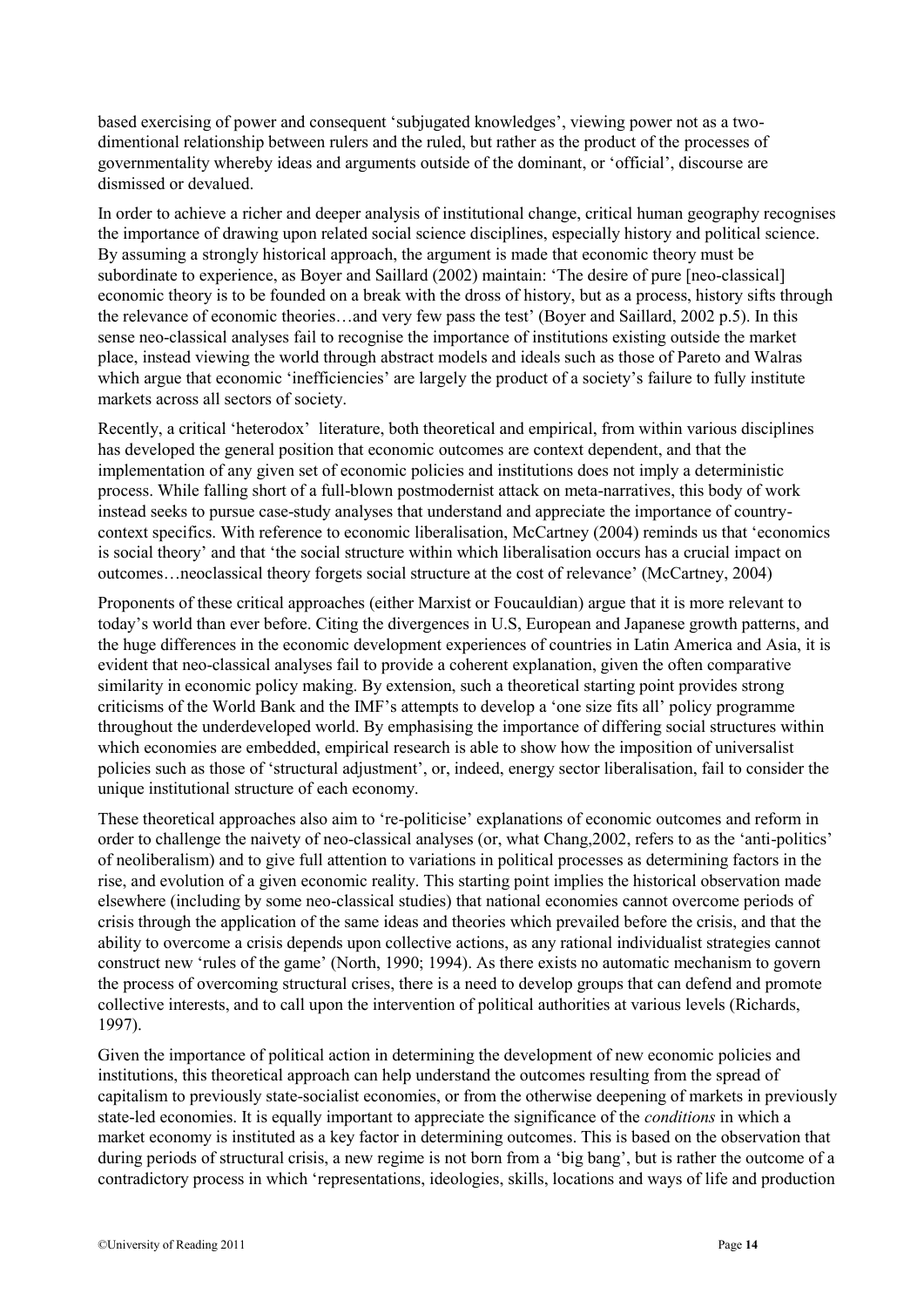are newly adjusted, often when one generation is replaced by the next' (Boyer and Saillard, 2002 p.8). This approach differs from neo-classical analyses which argue that institutions are selected according to their 'efficiency' as determined by the general equilibrium resulting from market forces (North, 1994). Another important shortcoming of neo-classical economic analyses is their general failure to consider the importance that the timing and sequencing of structural reforms have upon future outcomes, and how this could have lasting impacts or lead to 'lock-in'. Instead, critical geographers tend to maintain that economic development is largely path dependent and irreversible (Peck, 2001).

As Barnett (2005) comments, many academics have pursued Foucauldian analyses in recent years due to the difficulty that Marxist theories of hegemony have 'in accounting for the suturing together of top-down programmes with the activities of everyday life' (p.7). It is however useful to understand a Marxist critique of neoliberalism. Harvey (2005) offers a Marxist analysis by making the case that the process of neoliberalisation has brought back into focus the issue of class and class divisions as a result of free-market policies which have partly created and clearly benefited an economic elite at the expense of organised labour and low-income groups. He argues that despite the neo-liberal rhetoric that class becomes irrelevant through a supposedly open and competitive society, this class division may well have been the main underlying goal of the neoliberal project from the beginning. It is worth quoting the following extended passage:

'The incredible concentrations of wealth and power that now exist in the upper echelons of capitalism have not been seen since the 1920s. The flows of tribute into the world's major financial centres have been astonishing. What, however, is even more astonishing is the habit of treating all of this as a mere and in some instances even unfortunate by-product of neoliberalisation. The very idea that this might be - just might be - the fundamental core of what neoliberalisation has been about all along appears unthinkable. It has been part of the genius of neoliberal theory to provide a benevolent mask full of wonderful-sounding words like freedom, liberty, choice, and rights, to hide the grim realities of the restoration or reconstitution of naked class power, locally as well as transnationally, but most particularly in the main financial centres of global capitalism.' (Harvey, 2005 p. 119)

Here, Harvey refers to the 'astonishing habit' of viewing the increased concentrations of wealth and power in 'the upper echelons of capitalism' as a simple and unintended by-product of neoliberalisation. Indeed, this 'habit' can be seen clearly in much of the mainstream critical literature within the academic realms of political economy and human geography. On the assumption that there exists a capitalist elite in society pushing for the implementation of 'neo-liberal' policies, Harvey suggests that there is an important tension between the theory of neoliberalism and the 'actual pragmatics' of neoliberalisation (p.21). Essentially, he is arguing that there is an important division between the rhetoric and the reality of neoliberalisation which has been fuelled in large part by a smoke screen of ideology, such that 'the theoretical utopianism of neoliberal argument' is invoked to justify and legitimise the promotion of policies in the interests of elite power.

Although Harvey continues to recognise the power of political and economic ideas to act as a 'force for historical-geographical change', his point is that the 'pure' neoliberal agenda is often manipulated or selectively implemented to coincide with the interests of wealth and power. By making this clear, the implication is that the institution of a neo-liberal state reflecting most closely the *theory* of neo-liberalism may even stand to benefit what are now the impoverished or socially excluded 'under-class' of society. Although this is highly debatable (the principle of competition would imply the eventual existence of winners and losers), Harvey does point out that the restoration of class power through neoliberalisation cannot always be related to the same interest groups, i.e. the traditional upper class and the 'old money', instead breeding and promoting a new entrepreneurial and 'nouveaux riche' class typified by Richard Branson, Lord Hanson and George Soros. Harvey argues that the way in which this new class power has been created relates chiefly to shifts in the incentive structures of managers and CEOs within capitalist enterprises by linking earnings to stock values and as opposed to production indicators. Citing the demise of companies such as Enron, Harvey argues that this shift was in large part responsible for the 'speculative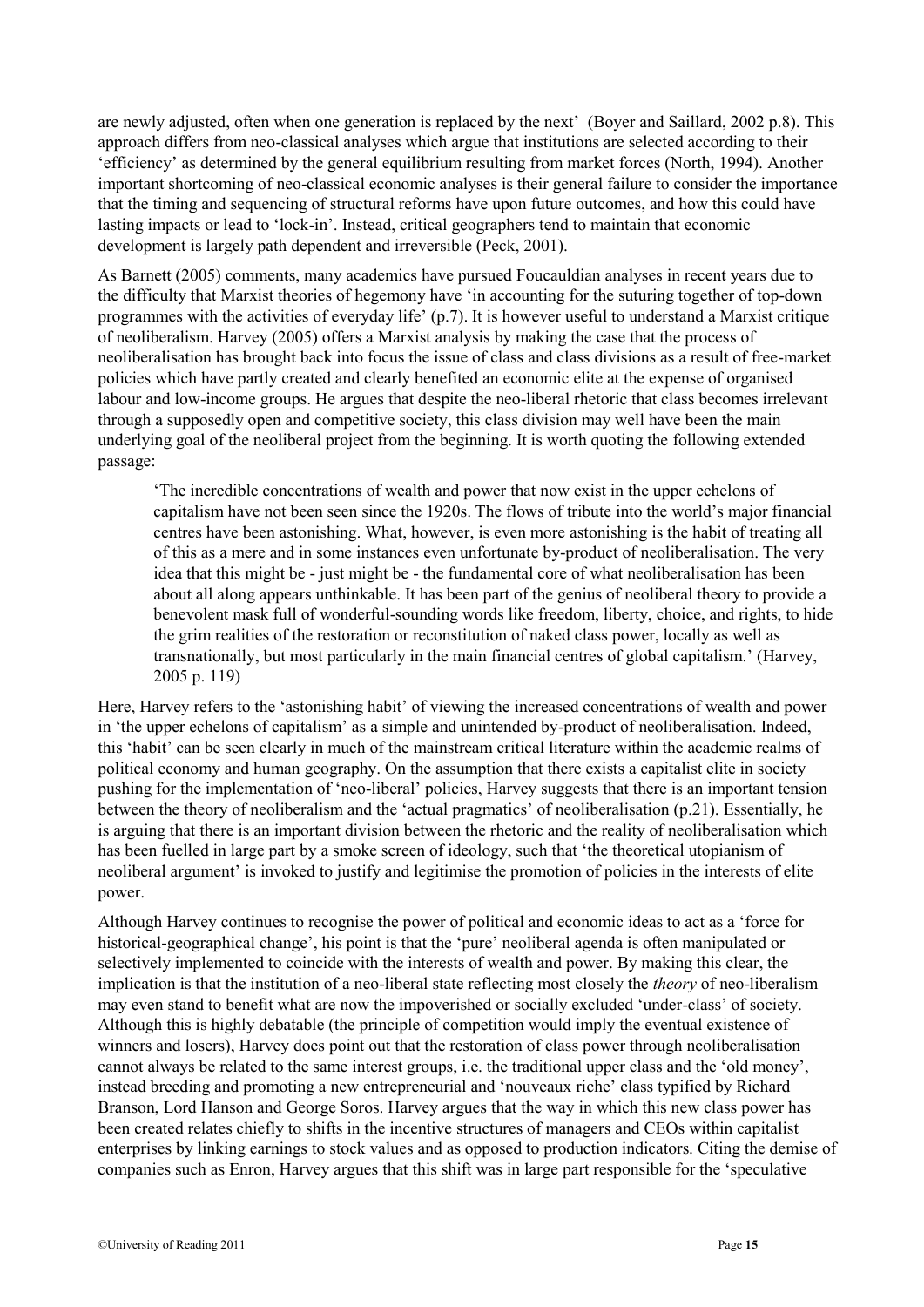temptations' which divorced understandings of company value from conventional material and productive measurements.

Alternatively, the various analyses of neoliberalism and neoliberalisation offered by Peck and Tickell, summarised in sections 1 and 3 above, are good examples of the type of studies which recognise both the structural and discursive levels through which policy and institutional change is achieved and maintained. In this way, it is possible to identify and account for the hybrid manifestations of an otherwise homogenous policy project, working upon the assumption that the nation-state context is a key determinant in directing outcomes. However, Barnett (2005) argues that in attempting to embrace both Marxist and Foucauldian approaches, these studies have the tendency to view erroneously the mechanisms of power as a process of action and reaction, at which he hints:

'…the prevalent interpretation of governmentality only compounds this problem [*of relating top-down programmes with the activities of everyday life*], by supposing that the implied subject-effects of programmes of rule are either automatically realised, or more or less successfully 'contested' and 'resisted'. Theories of hegemony and of governmentality both assume that subject-formation works through a circular process of recognition and subjection. Both approaches therefore treat 'the social' as a residual effect of hegemonic projects and/or governmental rationalities.'

In other words, Barnett is arguing that even many post-structuralist analyses are failing to recognise the 'dynamic' and inherent importance of social and cultural specificities in shaping and directing local realities and outcomes. This is an interesting point, and one which he argues means that 'neither approach [Marxist or Foucauldian] can acknowledge the proactive role that long-term rhythms of socio-cultural change can play in reshaping formal practices of politics, policy, and administration.' However, beyond this he does not offer an alternative to understanding governmentality as 'a circular process of recognition and subjection', which suggests that Foucauldian discourse analyses will continue to view policy and institutional change as a process which Tickell and Peck (2003) argue 'insinuates itself into, and graft itself onto, a range of different institutional settlements.' Nevertheless, Barnett is making the important observation that too many studies of neoliberalisation fall into the trap of using notions of governmentality as instruments to prop up arguments that ultimately *do* view the neoliberal policy project as a hegemonic force, arguing that this provides 'a consoling image of how the world works' via the construction of simplistic narratives about the power of market-driven political agendas against which to pitch positions of resistance. Barnett concludes that 'the turn to an overly systematized theory of governmentality, derived from Foucault, only compounds the theoretical limitations of economistic conceptualisations of neoliberalism.'

Given the significance of the context-based social, cultural and linguistic variations which exist between (and within) nation-states, it seems reasonable to focus more upon these aspects in an attempt to understand and account for the hybrid manifestations of an otherwise homogenous set of policy and institutional prescriptions. This, in other words, lends itself towards a more 'Foucaldian' analytical framework, as opposed to the structuralist perspective and assumptions of class-power relations central to Marxist critiques, although the relevance of the later cannot be dismissed. Arguably, a Foucaldian approach is better suited than a structural-Marxist approach to exploring neoliberalisation in a post-reform period where established policies and institutions are being challenged and altered as part of a wider process of economic and societal change. This argument is based on assumptions about the role and importance that ideas play in processes of economic and societal change, which is explored in the following section.

#### <span id="page-15-0"></span>**6. The 'Ideational Turn' in Political Economy**

This section explores a long-standing debate in political economy literature over the significance of ideas versus interests in determining outcomes. Such a comparison provides a complementary theoretical level to the literature on neoliberalism and neoliberalisation, especially if energy policy research is to focus upon the discursive level of policy and institutional change. Adopting a Foucaldian approach complements the theoretical turn to the role and importance of ideas since it enables an analysis of the inherent power relations within a given discourse, based on the observation that discourses limit or exclude certain ideas and arguments whilst legitimising others.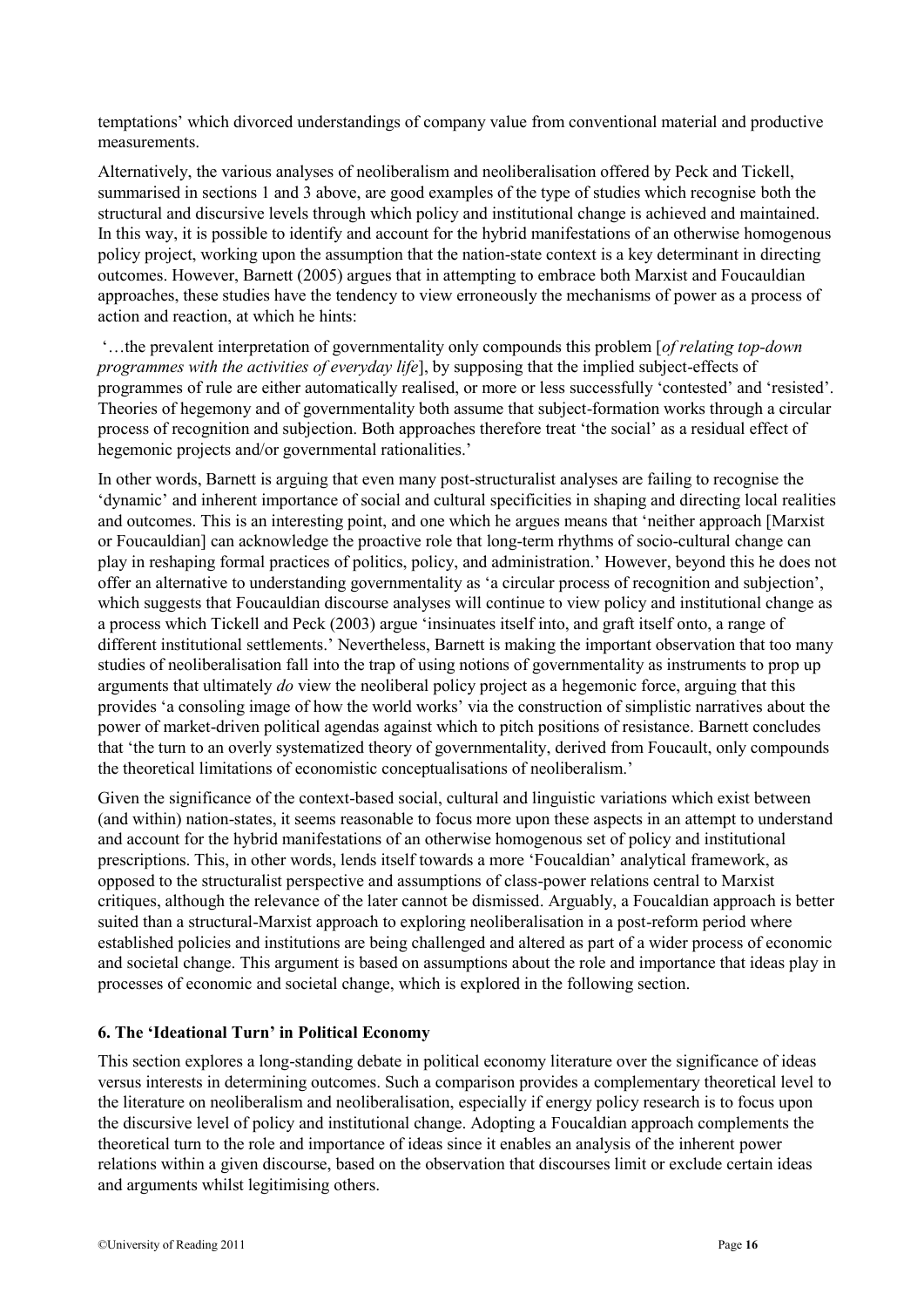Many theorists view the role of ideas as a purely manipulative set of tools to legitimize arguments and actions taken by groups in their own interests. For example, Geertz (1964) argued that ideas are used to make appear 'a clash of interests thinly disguised as a clash of principles' (Geertz, p.53). Other analysts have however sought to articulate the role and importance that 'ideas' in themselves have in the process of instituting change to economic structures and relations.

Blyth (1997) refers to the adoption by thinkers in the two main schools of institutionalist theory, namely *historical institutionalism* and *rational institutionalism,* of the importance that ideas have in stimulating radical macro-economic change. Importantly, Blyth argues that 'one's view of ideas and what they do also circumscribes the type of institutional analysis that can be employed' (Blyth, 1997 p.231). In order to present an overview of the two main schools of thought, definitions are provided:

**Historical institutionalism (Hall, 1993; Sikkink, 1991):** sees institutions as *constraining* rather than enabling political action. Understood this way, change can only come about through the intervention of exogenous factors such as wars and economic crises. (Blyth, 1997)

**Rational institutionalism (Goldstein and Keohane, 1993): s**ees all institutional change as essentially *intentional*. Understands the social world, ideologies, culture and values as instrumental products that are reducible to individuals' attempts to maximise their respective utilities. Therefore, institutions (as human constructs) will only constrain change if the benefits outweigh the costs. (Blyth, 1997)

From research that compared the institutional paths of developmentalism in Brazil and Argentina, Sikkink (1991) argues that ideas gain dominance and become institutionally embedded only if they are in harmony with the 'structure of political discourse of a nation' (defined as the beliefs and common interpretations actors share about the structure of 'normal politics'). Sikkink's position can be summarised by the following quote:

'In order for an economic model (such as developmentalism) to become consolidated, or to persist, an elite consensus has to emerge around it. Such consensus is more likely to emerge if the ideas articulate well with the existing ideologies of groups in a country.' (p.2)

Sikkink argues that ideas are most important at the 'adoption stage', and in relation to their congruence with the existing 'normal politics' of a country. She uses this starting point to explain how Argentina's and Brazil's attempts to institute developmentalism resulted in very different experiences and outcomes. She puts forward an 'interpretive framework' to account for the reasons why similar policies were embraced more so in one country (Brazil) and opposed in another (Argentina). Sikkink argues that the attempts to institute Import Substitution Industrialisation (ISI) in Argentina were largely opposed by Argentine Industrialists, not because it stood to damage the interests of domestic industry, but because the ideas and policies were widely interpreted by industrialists as a manifestation of working class *Peronist* thinking which they opposed on ideological grounds. In this sense, Sikkink maintains that the importance of ideas is that they 'transform perceptions of interest, shaping actors' self understanding of their own interests' (Sikkink, 1991 p.243). Consequently, Sikkinks' analysis concludes that ideas are crucial to understanding the way in which a particular 'policy paradigm' is adopted, and how it progresses.

Alternatively, Hall's (1993) analysis of the role of ideas in institutional change takes for granted the interpretive framework identified by Sikkink, instead focusing upon the ways in which a policy paradigm limits the scope of actors' understanding of a problem, and hence the options for finding a 'solution'. This idea is made clear in the following paragraph in relation to Keynesianism, the focus of Hall's analysis:

'[Keynesian ideas] specified what the economic world was like, how it was to be observed, which goals were attainable through policy, and what instruments were to be used to attain them. They became the prism through which policymakers saw the economy as well as their role within it' (Hall, 1993 p.279)

Here, Hall highlights the essence of the 'ideational turn' in political economy by showing how a particular policy paradigm, consisting of a set of ideas and assumptions can limit policymakers perspectives, tools and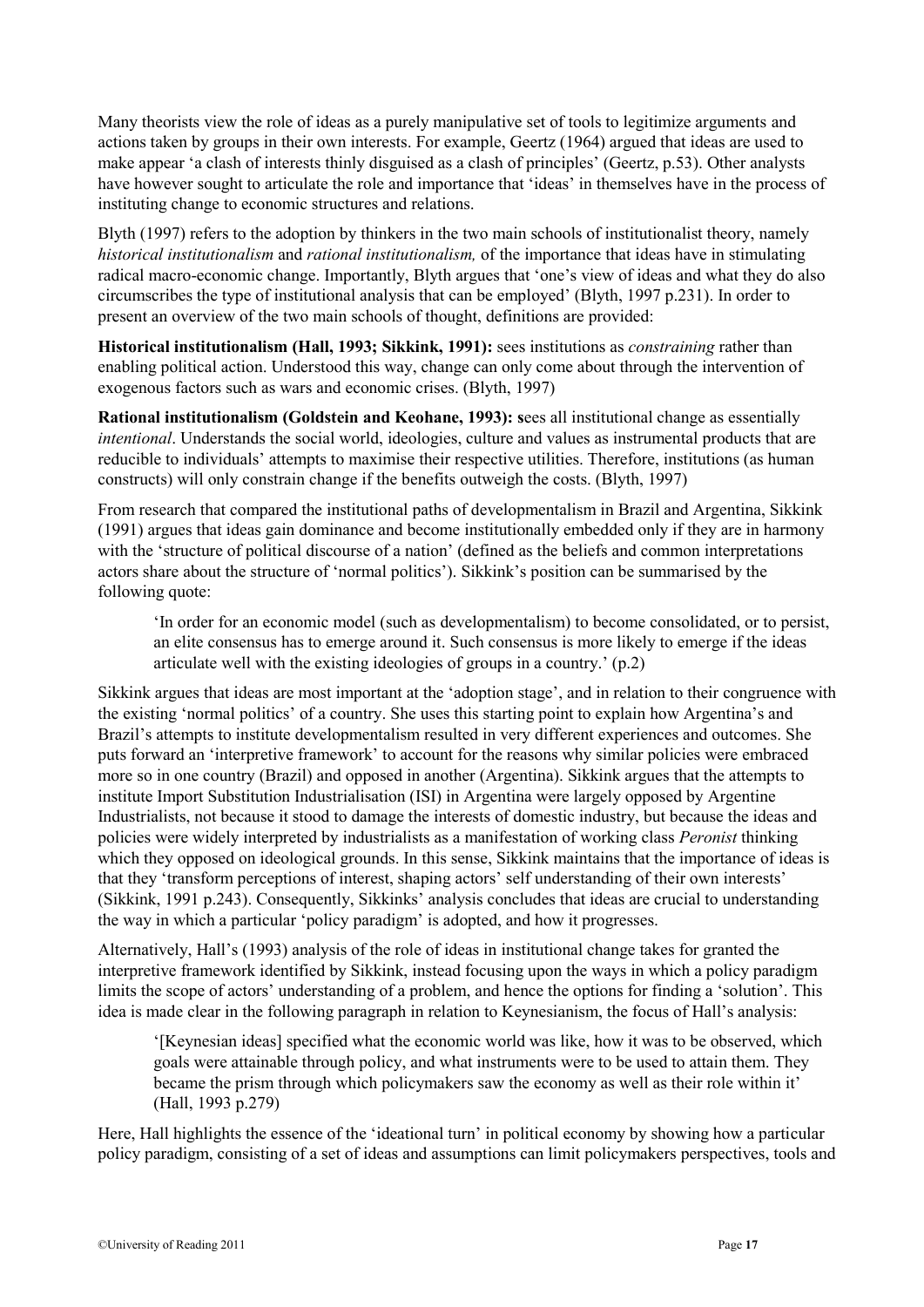solutions to a given problem. Continuing the Kuhnian analogy, Hall argues that a 'paradigm shift' can only take place when the whole underpinnings of a particular paradigm enter crisis.

Hall identifies three 'orders' of policy change, where a '3<sup>rd</sup> order' change constitutes a paradigm shift, such as that from Keynesianism to Monetarism.

1st Order Change to an instrument setting

2nd Order Change in the instruments themselves and their settings

3rd Order Change to both the instruments, their settings and their objectives

However, unlike a paradigm shift within the natural sciences, Hall argues that the drivers towards a particular shift in economic policy thinking are unlikely to be based on 'scientific' knowledge, and rather upon political determinants. When the incumbent paradigm reveals its shortcomings in explaining reality and prescribing effective policies, the political space is created to allow for a shift. Here, Hall highlights that at such junctures, ideas are always contested and so the uptake of one set of ideas is contingent upon their support by dominant political groups. It is in this sense that Hall states 'issues of authority are central to the process of paradigm change as the locus of authority becomes contested' (p.280).

Hall's analysis focuses upon the crisis of Keynesianism in the UK and the shift to Monetarism which was embraced by the Conservative party in the late 1970s and early 1980s, and promoted as the solution to many of the country's economic problems. Here, Blyth (1997) adds that the discourse of monetarism at the time had a huge impact as it both complemented conservative antipathy towards the labour unions and economic interventionalism, while confronting the incumbent Labour Government that 'had no coherent policy paradigm upon which to base its pronouncements, state its objectives, or articulate a coherent alternative' (Blyth, 1997 p.235).

With regard to the shift from Keynesianism to Monetarism in the UK, Hall (1993) argues that 'the play of ideas was as important to the outcome as it was for the contest for power', supporting Sikkink's claim that ideas have the greatest impact at the 'adoption' stage of policymaking. However, Hall also argues that ideas have an important role in setting the boundaries for political discourse once a radical policy shift has taken place. Returning to the issue of ideas vs. interests, Hall states that 'organised interests do not simply 'exert power'; they acquire it by trying to influence the political discourse of their day' (Hall, 1993 p.290), which sets the boundaries for making certain ideas acceptable and legitimate. As Blyth concludes 'once the parameters of discourse are institutionally set, then an important source of power is established' (Blyth 1997, p.235).

However, whilst recognising the important role that ideas play in the process of policy change, Blyth's (1997) critique of the 'ideational turn' highlights that analyses have yet to fully explain how or why certain ideas come to be accepted over others. He argues that both Sikkink and Hall's analyses do not contribute any explanations as to 'why', and that by adopting metaphors such as the 'policy paradigm', they can do no more than 'redescribe' the process of policy change.

Goldstein and Keohane's (1993) 'rationalist institutional' analysis attempts to address this issue, by providing an explanation of outcomes in terms of individual actions, as ideas are understood as the *beliefs held by individuals*, and not as independent and 'external' to individual actors. In this sense, Goldstein and Keohane argue that ideas constitute 'tools' which are used by individuals to help clarify and direct policy making, as suggested in the following quote:

'Ideas influence policy when the principled or causal beliefs they embody provide road maps that increase actors' clarity about goals or end-means relationships, when they effect outcomes of strategic situations in which there is no unique equilibrium, and when they become embedded in political institutions' (Goldstein and Keohane, 1993 p.3)

By saying this, Goldstein and Keohane are rejecting standard rational choice analyses which maintain that ideas (as beliefs) are subordinate to interests, arguing that ideas *as well as* interests 'have causal weight in explanations of human action' (p.4). They do not refute the belief that individuals behave in a self-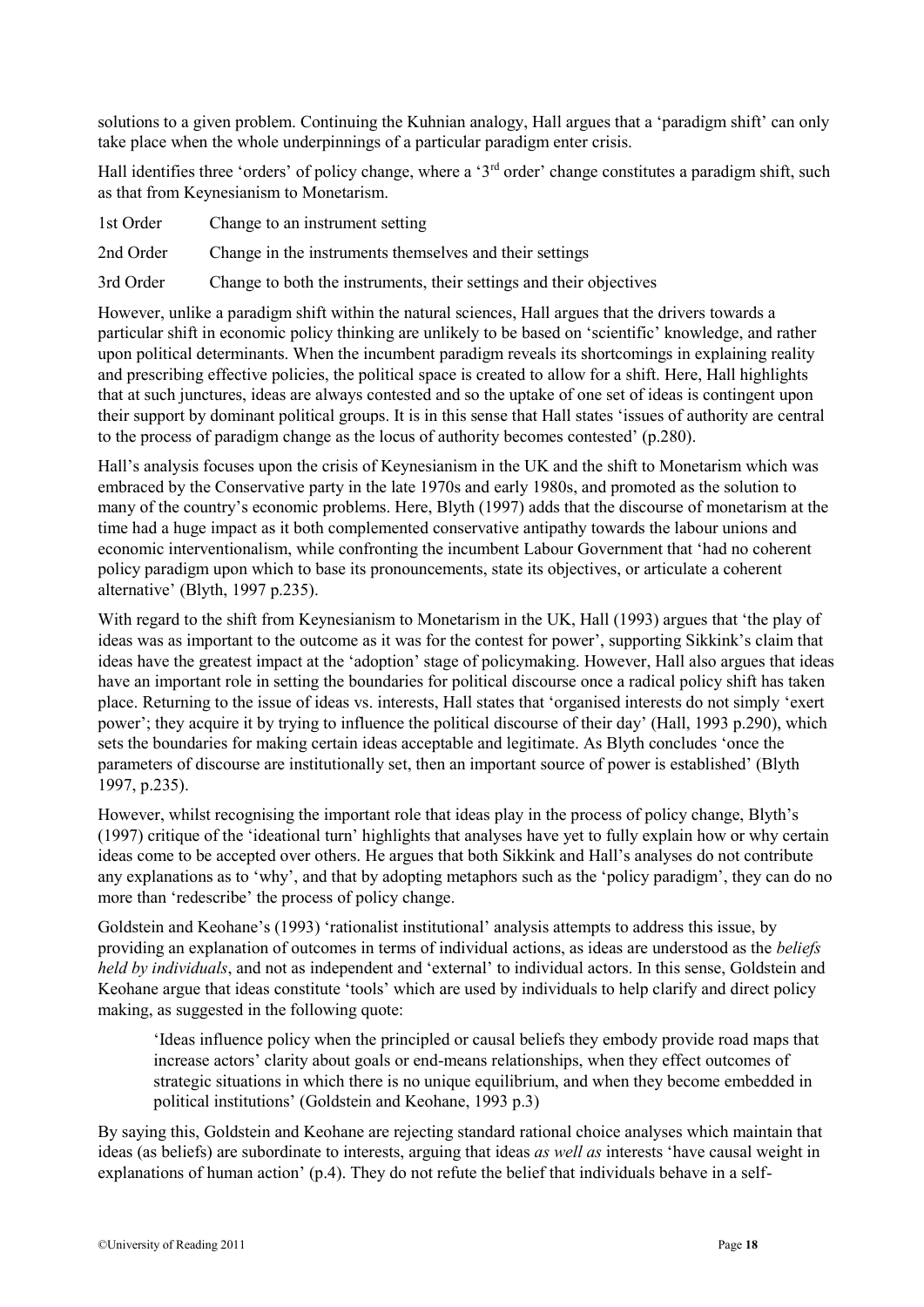interested and rational manner, but instead explore how ideas influence the very 'rationality' of behaviour, arguing that 'actions taken by human beings depend on the substantive quality of available ideas, since such ideas help to clarify principles and conceptions of causal relationships, and to coordinate behaviour' (p.5). They identify three distinct ways in which ideas (beliefs) relate to policy: 'principled beliefs', 'causal beliefs' and 'world-views'. A principled belief is one which makes a judgment (normative) and justification for a particular decision, while causal beliefs relate to ideas on means-ends relationships. However, it is the ideas held within 'world-views' which Goldstein and Keohane argue are of the greatest importance to policy making, and behaviour in general. In the same way as Hall's 'policy paradigms' encompass radical or '3rd order' changes, the ideas that actors hold within their world view is of fundamental importance in influencing policy decisions.

However, contrary to Sikkink (1991) and Hall's (1993) view that ideas have their greatest impact at the 'adoption stage', Goldstein and Keohane maintain that 'whether ideas shaped institutions at their creation is less important than the effects of the institution that embodies the ideas' (p.21), in effect saying that 'ideas' will continue to have an important impact as they helped design the initial institution which then 'locks-in' to embody and enforce these ideas. Goldstein and Keohane apply this idea to the organisational level, stating that:

'Once ideas have influenced organisational design, their influence will be reflected in the incentives of those in the organisation and those whose interests are served by it' (p.20)

This point would appear to emphasise the relevance of historical institutionalist analyses. As previously mentioned, and although Blyth (1997) suggests that they can demonstrate that changes to world views *do* have material consequences, the 'causal mechanisms' remain unclear (p.245). Despite not being able to offer any clear explanations as to how ideas in themselves cause change, analysts such as Sikkink and Hall have been able to show that it is during 'creedal periods' (Hirschman, 1989) where ideas, often driven by ideology, are important causal factor for change. At such moments, 'normal politics' is discarded for new and radical ways to think about a given set of problems constituting a large-scale shift in the 'policy paradigm'.

In an attempt to isolate one such causal mechanism, Hira (1998) contends that the study of ideas is a vital and missing element to theories of policy and institutional change, as:

'Ideas are vital to explain variations in reactions to international shocks; the change of domestic coalitions and the formation of unexpected new coalitions around a policy theme; how a state legitimizes economic policy packages by demonstrating capacity or expertise, thus gaining the autonomy to make difficult economic decisions; and the flexibility and adaptability of elite identities and actions in regard to economic policy' (Hira, 1998, p.6)

In the context of economic development, Hira understands the importance of ideas by investigating the 'congruence between changes in the discourse of development and changes in economic policies'. He then examines 'the political relationships of the creators, promoters and disseminators of economic policy ideas, and the role that they play in policy formation'. By identifying these 'intellectual actors' as economic policy experts, he then studies their relationships to the political powers who enact change. In this way, Hira highlights the importance of International Financial Institutions (IFIs), NGO's and economic think-tanks based in the developed world as dominant players in the construction and framing of ideas and arguments for development policies in the 'third world'.

Blyth (2002) has also attempted to further the understanding of ideas as an independent and causational force for change in their own right. To this end, he argues that periods of economic crisis are best understood in terms of *uncertainty*, as opposed to risk, defined as 'situations regarded by contemporary agents as unique events where the agents are unsure as to what their interests actually are, let alone how to realise them' (Blyth, 2002, p.9). From this perspective, Blyth sums up how he sees the role and importance of economic ideas in identifying, defining and resolving periods of crisis by stating that: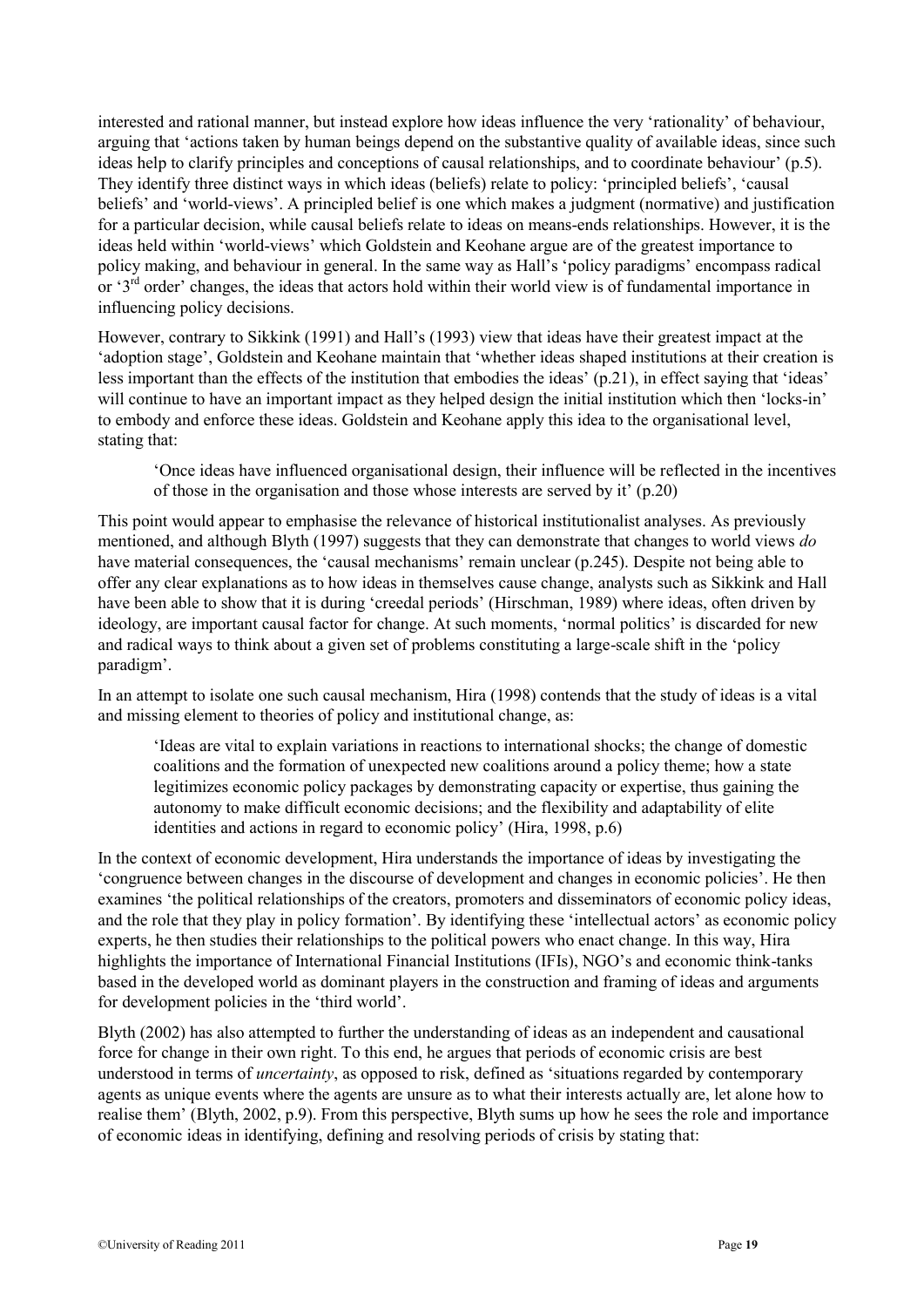'The nature of a crisis is not simply given by its effects, dislocations, or casualties, nor are the actions of agents simply determined by their 'given' interests. Instead, the diagnosis of a situation as a 'crisis' by a particular set of ideas is a construction that makes the uncertainty that agents perceive explicable, manageable, and indeed, actionable. Therefore, in periods of *economic crisis*, it is imperative to attend to the *economic ideas* that key economic agents have' (Blyth 2002, p.10)

In this context, attempts to establish a causal relationship between ideas *per se* and economic transformations, Blyth suggests that changes to institutional order can be viewed as 'a sequential phenomenon of uncertainty reduction, mobilization, contestation, and institutional replacement that occurs through time' (Blyth 2002, p.45). In this sense, Blyth concludes that future research should follow on from the historical institutionalist approach, and to further explore 'how ideas redefine political boundaries, how one particular set of ideas wins over others, and how elite conflict over ideas develops into mass acceptance of them' (1997, p.246). This is a critical observation, and one which leads back to the theory on neoliberalism and neoliberalisation explored earlier in the paper. Fundamentally, as a theoretical literature of economic structures and relations, it recognises the inherently political nature of economic change, and as Foucaldian analyses emphasise, the role and importance of ideas in informing such change.

#### <span id="page-19-0"></span>**7. Stakeholders and Discourse Analysis**

Following from the discussion of ideas and economic change, this section explores some of the theory behind the nature and relevance of 'stakeholders', i.e. as those who articulate these ideas, to studies of policy and institutional change. It also explores various definitions and interpretations of *discourse*, focussing upon how their construction with the use of certain ideas and concepts frames a particular policy agenda, e.g., the arguments given by various stakeholders during periods of economic crisis and uncertainty over how best to resolve the situation. This introduces Foucauldian concepts of discursive power as a means for understanding and explaining how policy and institutional change is realised.

In social theory, 'a discourse' can be understood to mean an *institutionalised way of thinking*, which contains political or social boundaries to defining what can be said about a specific set of issues (Foucault, 2000). For example, two clearly distinct and competing discourses can be identified with regard to guerrilla movements which are often described as either 'freedom fighters' or 'terrorists'. In other words, the chosen discourse both frames and directs the vocabulary and expressions and even the style needed to communicate a particular, often politicised, message.

Foucault argued that since knowledge and power are intrinsically related, discourse is best understood as a 'battlefield' of ideas, and which therefore is not 'owned' by any one group. Conversely, Marxist understandings of discourse see it as part of the 'ideological superstructure', evoking a more twodimensional (structural) description of power imposed from the economic elite or 'base'. From the starting point that discourse involves going 'beyond the sentence level', Hajer (1995) provides an abstract definition of discourse underlining a clear institutional dimension, viewing it as:

'…a specific ensemble of ideas, concepts, and categorizations that are produced, reproduced, and transformed in a particular set of practices and through which meaning is given to physical and social realities.' (Hajer, 1995, p.44)

Hajer's interpretation then views these 'ideas, concepts, and categorizations.' as 'internally related to the social practices in which it is produced' (p.44). In relation to studies of political history, Howarth et al. (2000) follow this point by highlighting how analysing discourses help underscore the way in which problems and solutions are *socially constructed* and therefore enable a non-rational investigation into processes of political-economic transformation, arguing that:

'Discourse theorists stress the historical contingency and 'structural impossibility' of social systems, and refuse to posit essentialist conceptions of social agency. Instead, agents and systems are social constructs that undergo constant historical and social change as a result of political practices.' (Howarth et al. 2000 p.6)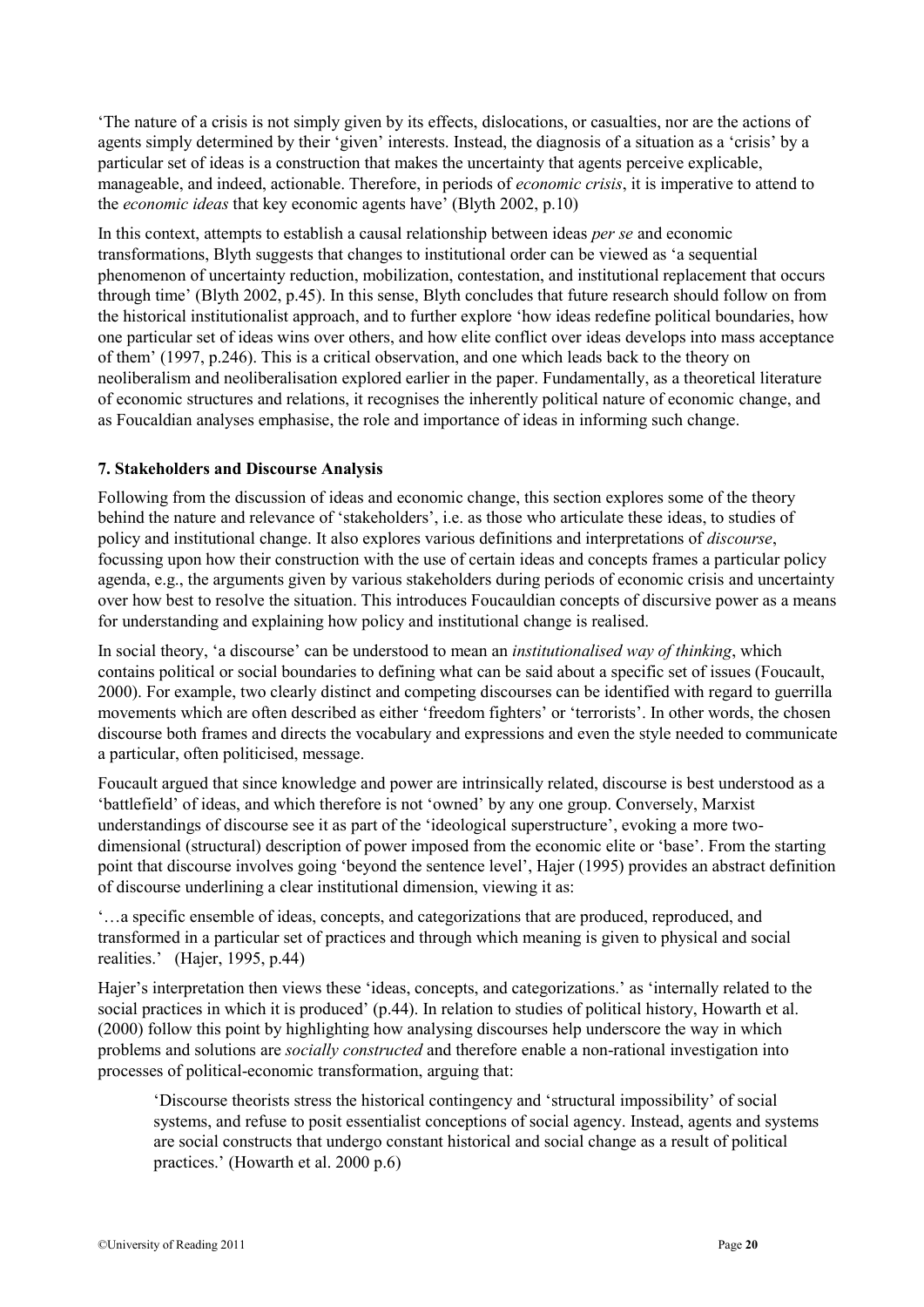In order to explore the political dimension of discourse, it is necessary to draw upon Foucault's (2000) idea of discourse as a means to help institute power relations, by constraining certain groups or individuals. To this end, Foucault argued that discourses (whether they refer to understandings of mental illness or economics) prohibit the contribution of certain ideas as their form assumes an internal discipline through which order is maintained. Foucault argued how this constricting 'order' is maintained through a distinctly political delimitation of discourse, revealing the significance of class structures:

'The property of discourse – in the sense of the right to speak, ability to understand, illicit and immediate access to the corpus of already formulated statements, and the capacity to invest this discourse in decisions, institutions, or practices – is in fact confined to a particular group of individuals' (Foucault, 2000 p.68)

The above passage shows clearly how there exist distinct 'rules and processes' surrounding the appropriation of discourse. For studies of economic policy and institutional change, the implication is that certain ideas may gain dominance through elitist structures, already reflective of certain assumed axioms and truths, further constricting the articulation and acceptance of radical or progressive ideas into the discourse over which policies and strategies should be implemented to resolve a crisis period. This relates back to Foucault's idea of 'subjugated knowledges'.

In contrast to this constriction and delimitation, Majone (1989) offers what could be called an 'ideal' model of discursive practice, pointing to the potentially open, accessible and 'democratic' process by which public policy can be determined:

'Argumentation is the key process through which citizens and policymakers arrive at moral judgements and policy choices. Public discussion mobilises the knowledge, experience, and interest of many people, while focussing their attention on a limited range of issues. Each participant is encouraged to adjust his view of reality, and even to change his values, as a result of the process of reciprocal persuasion. In this way, discussion can produce results that are beyond the capabilities of authoritarian or technocratic methods of policy-making' (Majone, 1989 p.2)

Continuing his critique of policy analysis and public deliberation, Majone argues that the way in which discourses are constructed and instituted can operate as a measure of democracy, as the purpose of discussion is 'to insure the hearing of many opinions without compromising the need to reach a conclusion' (p.3). Again, this departure point clearly reveals political implications for policy formation, suggesting the potential for highly inclusive debate and influence, as well as more 'top-down' processes. Majone also emphasises the importance of the 'dialectical confrontation' between generalists and experts involved in the exchange of ideas and arguments over a given policy, maintaining that it 'often succeeds in bringing out unstated assumptions, conflicting interpretations of the facts, and the risks posed by new projects' (p.5). This observation is based on the belief that technical experts, however defined, are naturally biased when assessing their proposals, whereas someone not directly involved in a particular project is more likely to be able and willing to identify possible risks, conflicts or adverse effects.

Majone's analysis focuses more upon discourses arising from the specifics of policy debate and argumentation in the public realm. However, by following from the idea that 'discourse, when used in the service of power, becomes ideology' (Thompson, 1990, quoted in Potter and Tilzey 2004), we can return to the significance of political ideology as a driving force for instituting change in economic relations. In this way, Potter and Tilzey (2004) argue that:

'while the arguments and deployments made by interest groups may well be used contingently to defend and advance a sectional interest within given policy debates, they may simultaneously also operate as expressions of ideology that function to establish or sustain relations of domination' (Potter and Tilzey, 2004, p.25)

Seen in this way, the state then becomes entwined with competing political ideologies in its capacity to affect policy and institutional change. Attempts to balance competing discourses are however limited by the inevitability that they will 'favour those with the greatest socio-political power and thus those best able to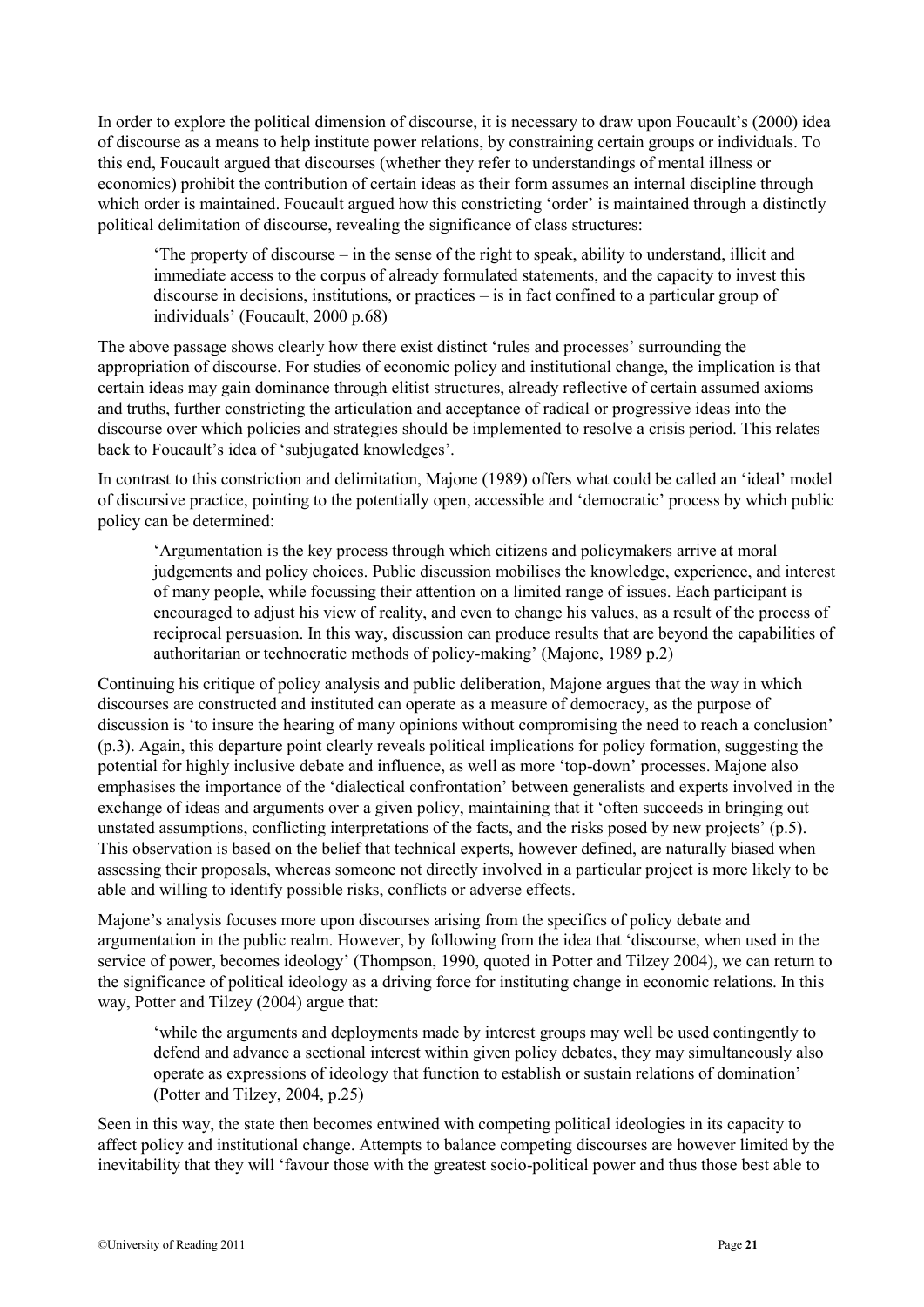achieve hegemonic influence for those ideas which defend and extend their position and influence.' (Potter and Tilzey, 2004 p.7). A present-day example relevant to this study is the construction and promotion of neo-liberal discourses by the interests of financial capital, keen to invest in increasingly liberalised markets across the world. Subsequently, although discourses may arise to challenge, criticise and offer alternatives to large-scale capital-intensive global economic liberalisation, such discourses are disadvantaged in their opposition to powerful institutions. In this sense, Bridge and McManus add that 'the institutions of capital accumulation are among the most potent actors in the dissemination and normalization of discourses that socially construct the character of production and consumption' (Bridge and McManus, 2000, p20).

In his research into the nature of the capitalist state, Jessop (2002a) emphasises the contribution that discourses play in constructing views and understandings of The State as a unified institutional entity. Consequently, Jessop maintains that economic and political institutions are *culturally* as well as socially embedded, arguing that the economy (as an object of regulation) is viewed as:

'…an imaginatively narrated system that is accorded specific boundaries, conditions of existence, typical economic agents, tendencies and countertendencies, and a distinctive overall dynamic. The state system is treated as an imagined political entity with its own specific boundaries, conditions of existence, political subjects, developmental tendencies, sources of legitimacy and state projects.' (p.7)

Jessop however warns against the risk of viewing economic transformations as a solely discursive construct, reminding us of the importance of 'institutional materiality'. However, to the extent that discourses reflect reality, he argues that their importance is with regard to understanding the hegemony of a certain set of ideas and concepts. In this sense, Jessop argues that the complexity of political and economic relations demand discursive simplifications, drawing upon the imaginary status of economic structures, which are all competing for a hegemonic or dominant position. Furthermore, as such discursive simplifications have a key role in enabling the definition and consolidation of future political and economic relations, this highlights the tendentious nature of economic policy discourses, revealing not only their underlying political content, but also the way in which they help construct new institutional structures and relations. To articulate this point, Jessop shows how recent discourses of globalisation have involved 'a shift in economic and/or political understandings [that] are reflected both in the restructuring of economic and political relations and in the reorientation of economic and political strategies'. Jessop thereby maintains that discourses 'help to modify the institutional materiality and strategic bias of accumulation regimes and their associated political frameworks' (p.7).

Finally, in order to appreciate the relevance and importance of stakeholder perspectives as part of a discourse analysis, a definition of what and who stakeholders are is useful. A 'stakeholder' can be defined as any identifiable individual or group with a direct or indirect interest (stake) in the success of an institution in delivering intended results. A relevant formal definition of stakeholders could be '…those who have an interest in a particular decision, either as individuals or representatives of a group. This includes people who influence a decision, or *can* influence it, as well as those affected by it' (italics added) (Earth Summit, 2002).

This definition provides a useful starting point from which to approach the process of energy market reform and 're-reform'. Crucially, it raises the idea that stakeholders are not just those with a direct interest in the outcomes of an operation, but *those who make decisions, and those affected by the decisions.* This makes clear the importance of power relations between stakeholders – in other words, that the relationship between stakeholders can be understood as a *political* process. With this in mind, the identification and targeting of stakeholders for research becomes an inherently politicised undertaking; this should be considered carefully when conducting research.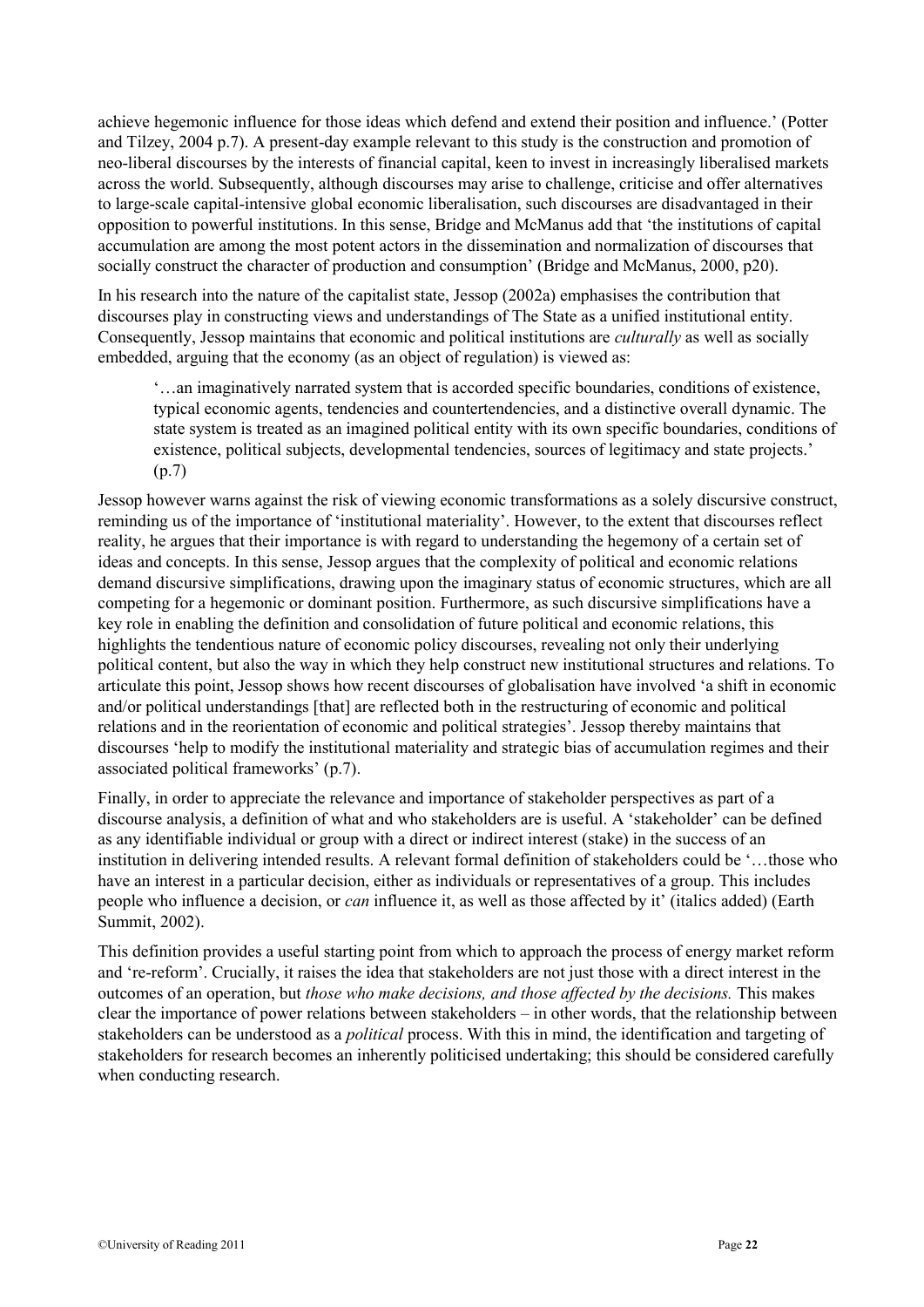## <span id="page-22-0"></span>Conclusions

This paper has attempted to weave together several theoretical strands in order to construct a useful and appropriate framework for the analysis of ongoing energy market reforms in Latin America. By identifying the inherently political nature of policy and institutional change, it is possible to appreciate how economic ideas relate to interests, and how the role played by ideas, framings and mental paradigms is now widely recognised. Further, undertaking a Foucauldian-style discourse analysis facilitates an understanding of how political battles are waged through the selective deployment of ideas, concepts, and popular beliefs.

At the same time, a structuralist level of analysis can also be pursued, following the observation that the state will favour and act upon those discourses which present a coherent account of the 'problem' in order to reduce uncertainty and mobilise support to allow for policy and institutional change. Applied to a study of neoliberalisation, this approach creates the space in which to map the specific contours of the nation-state and social-cultural context, which, following what has been reviewed, is able to account for the variegated and hybrid outcomes of a given neoliberal policy project across geographical space.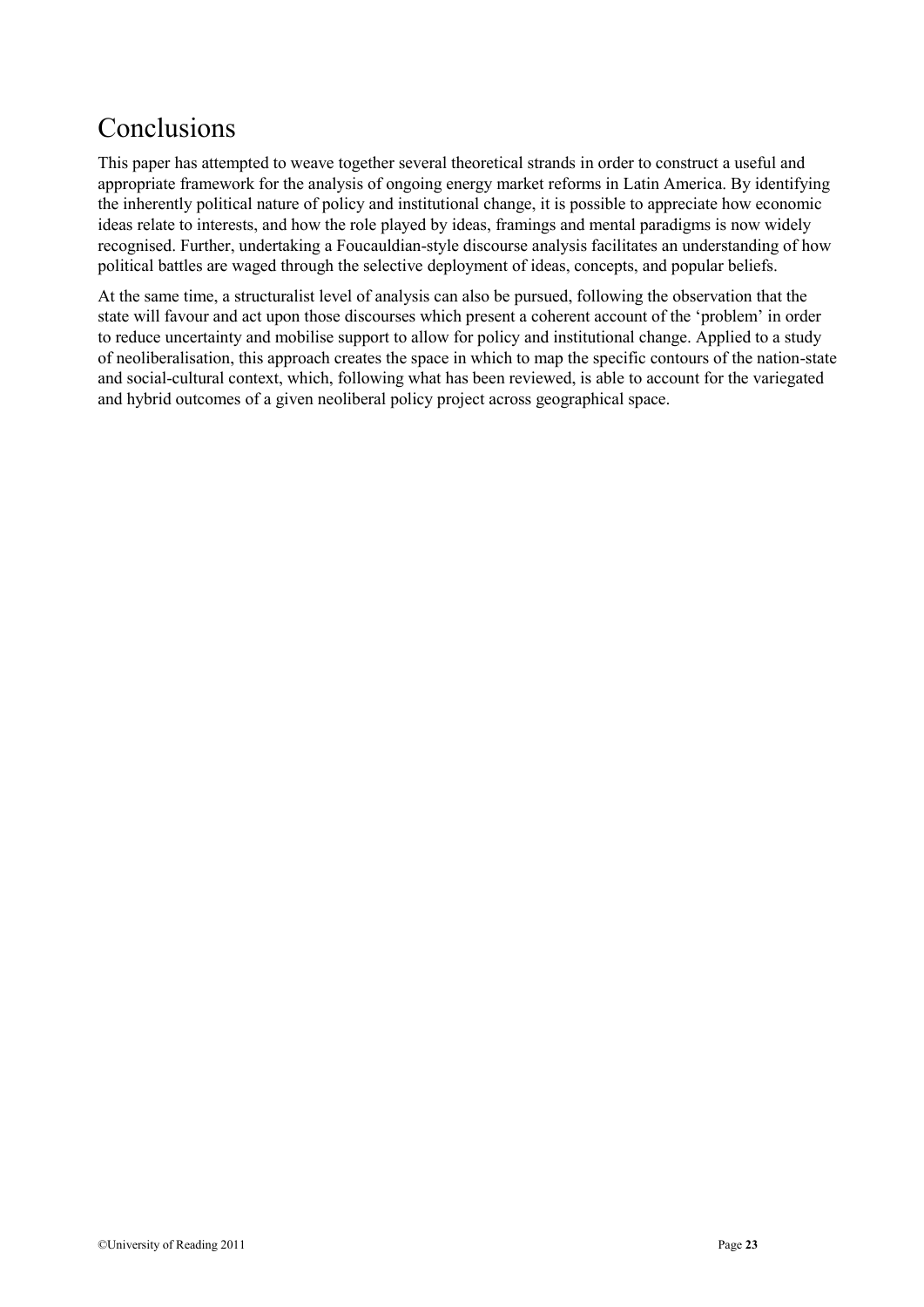### <span id="page-23-0"></span>References

Altamira, J. (2002) El Argentinazo. El Presente como Historia. Rumbos, Buenos Aires.

Barnett, C. (2005) The consolations of neoliberalism. Geoforum Vol.36 pp.7–12.

Bhagwati, J. (1998) the capital myth: the difference between trade in widgets and dollars. Foreign Affairs Vol. 77 pp.7–12.

Birdsall, N. and De La Torre, A (2001). Washington Contentious: Economic Policies for Social Equity in Latin America. Washington: Carnegie Endowment for International Peace Press.

Blyth, M. (1997) Any More Bright Ideas? The Ideational Turn of Comparative Political Economy. Comparative Politics, Vol. 29 (2), pp.229-250

Blyth, M (2002) Great Transformations: Economic Ideas and Institutional Change in the Twentieth Century. Cambridge University Press.

Bond, P. (1999) Basic infrastructure for socio-economic development, environmental protection and geographical desegregation: South Africa's unmet challenge Geoforum Vol. 30 pp. 43-59

Bourdieu, P. (1998) The essence of neo-liberalism - Utopia of Endless Exploitation. Le Monde Diplomatique. Translated by Jeremy J. Shapiro.

Boyer, R and Saillard, Y. (Eds.) (2002) Regulation Theory. Routledge

Bridge, G. and McManus, P. (2000) Sticks and Stones: Environmental Narratives and Discursive Regulation in the Forestry and Mining Industries. Antipode 32(1) p.10-47

Carter, A. (2005) Direct Action and Democracy Today. Policy Press, Cambridge.

Castree, N. (2006) From neoliberalism to neoliberalisation: consolations, confusions, and necessary illusions. Environment and Planning A Vol.38 pp.1-6

Chang, H.J. (2002) Kicking Away the Ladder: Development Strategy in Historical Perspective. Anthem Press, London.

Chang, H.J (2003) (Ed.) Rethinking Development Economics. Anthem Press, London.

Chomsky, N (1998) Profit over People: neoliberalism and global order. Seven Stories, NY.

Cook, P. and Kirkpatrick, C. (Eds.) (2000) Privatisation in Developing Countries. Edward Elgar, Aldershot, U.K.

Earth Summit (2002) Implementation Conference: Stakeholder Definition. [www.earthsummit2002.org/ic/process/stakeholders.html](http://www.earthsummit2002.org/ic/process/stakeholders.html)

Ellner, S (2004) Leftist Goals and the Debate over Anti-Neoliberal Strategy in Latin America. Science and Society. Vol. 68 (1)

Escobar, A. (1995) Encountering Development: Making and Unmaking of the Third World. Princeton University Press

Foucault, M (2000) The Archaeology of knowledge. Routledge, London

Friedman, M. (1962). Capitalism and Freedom. University of Chicago Press.

Friedman, T. (1999) The Lexus and the Olive Tree. Farrar, Straus and Giroux, New York

Galbraith, J.K. (1987) A History of Economics: The Past as the Present. Penguin, London.

Geertz, C. (1964) Ideology as a Cultural System. In Ideology and Discontent. Apter, D (Ed.) pp. 47-76. Free Press, New York.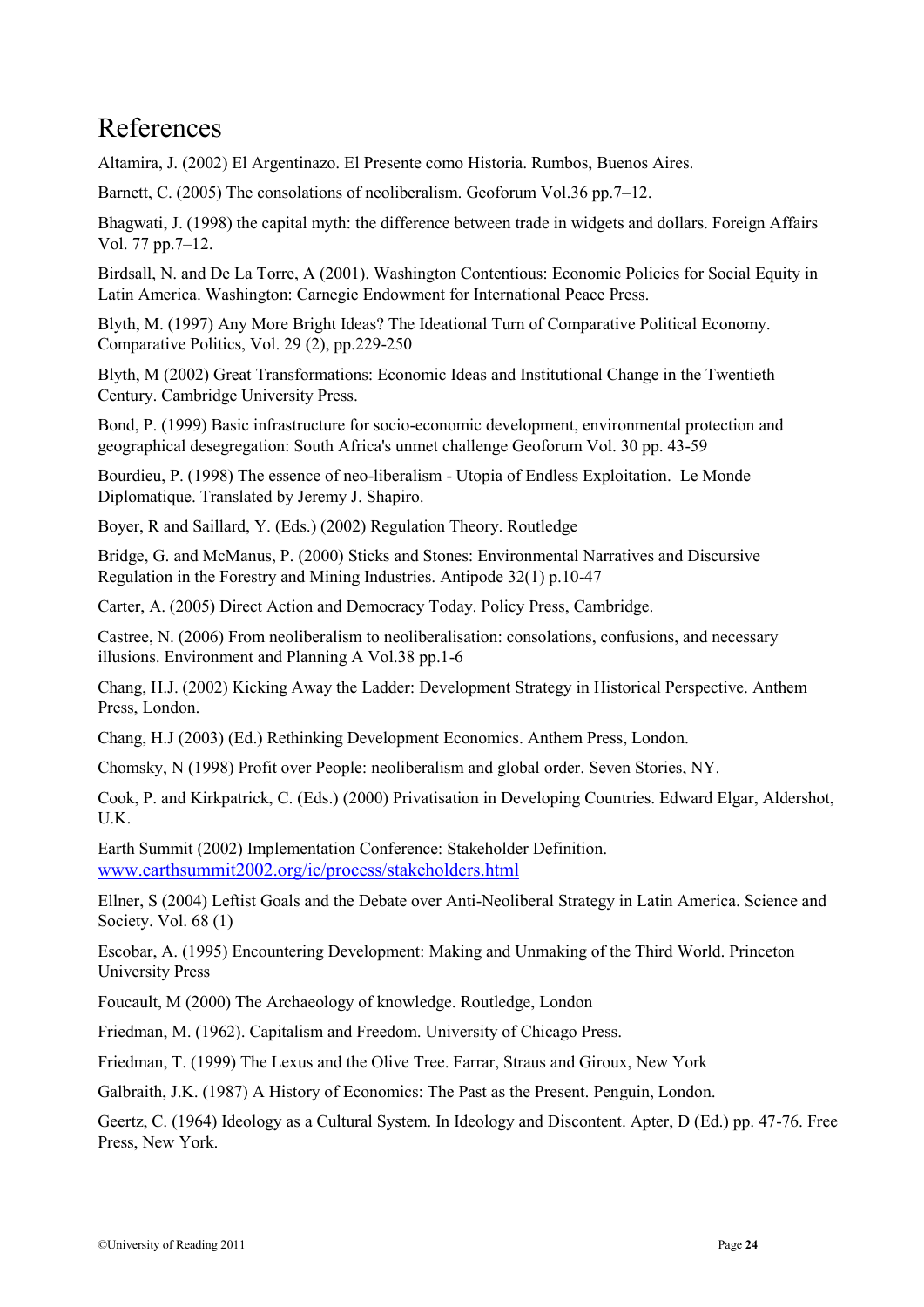George, S (1999) A Short History of Neo-liberalism: Twenty Years of Elite Economics and Emerging Opportunities for Structural Change Conference on Economic Sovereignty in a Globalising World Bangkok, 24-26 March 1999

Gill, S (1995) Globalisation, Market Civilisation and Disciplinary Neo-liberalism Millennium, Vol. 24, No. 3 pp. 399-423

Goldstein, J., and Keohane, R. (Eds.) (1993) Ideas and Foreign Policy: Beliefs, Institutions and Political Change. Cornell University Press.

Gore, C. (2000) The Rise and Fall of the Washington Consensus as a Paradigm for Developing Countries. World Development Vol. 28, No. 5, pp. 789-804

Gray, J. (1998) False Dawn: The Delusions of Global Capitalism. Granta, London.

Green, D. (2003) Silent Revolution: The Rise and Crisis of Market Economics in Latin America. Monthly Review Press, New York.

Hajer, M (1995) The Politics of Environmental Discourse: Ecological Modernisation and the Policy Process. Clarendon Press, Oxford.

Hall, P., (1993) Policy Paradigms, Social Learning, and the State: The Case of Economic Policymaking in Britain. Comparative Politics Vol. 25 (3), pp.275-296

Harris, N. (2000) Business Economics: Theory and Application. Elsevier.

Harvey, D. (2005) A Brief History of Neoliberalism. Oxford.

Hira, A. (1998) Ideas and Economic Policy in Latin America. Praeger Press, London.

Hirschman, A. (1989), in Hall (Ed.) (1989) The Political Power of Economic Ideas, p. 350

Howarth, D., Norval, A., and Stavrakakis, Y. (2000) Discourse Theory and Political Analysis: Identities, Hegemonies and Social Change. Manchester University Press.

Jessop, B. (2002a) The Future of the Capitalist State. Polity Press

Jessop, B. (2002b) Liberalism, neo-liberalism, and urban governance: a state-theoretical perspective. Antipode Vol. 34 (3), pp. 452–472.

Kay, J. (2003) The Truth about Markets. Penguin.

Klein, N. (2000) No Logo. Knopf.

Klein, N. (2003) From Pots to Politics. Guardian, 12/5/2003 [www.guardian.co.uk/argentina/story/0,,953822,00.html](http://www.guardian.co.uk/argentina/story/0,,953822,00.html)

Koelble, T. (2004) Economic Policy in the Post-colony: South Africa between Keynesian Remedies and Neo-liberal Pain. New Political Economy Vol. 9 (1) pp.57-78

Lapavitsas, C. (2005) Mainstream Economics in the Neoliberal Era. In Saad-Filho, A. and Johnston, D. Neoliberalism: A Critical Reader. Pluto Press.

Larner, W. (2003) Neoliberalism? Environment and Planning D: Society and Space Vol. 21 pp. 509-512

Leys, C. (1998) The Rise and Fall of Development Theory. James Currey, Oxford.

Luntley, M. (1995) Reason, Truth and Self: The Post-modern Reconditioned. Routledge.

Lux, K. (1990) Adam Smith's Mistake: How a Moral Philosopher Invented Economics and Ended Morality. Shambhala, London

Majone, G (1989) Evidence, Argument and Persuasion in the Policy Process. Yale University Press.

Manzetti, L. (1999) Privatization South American Style. Oxford University Press.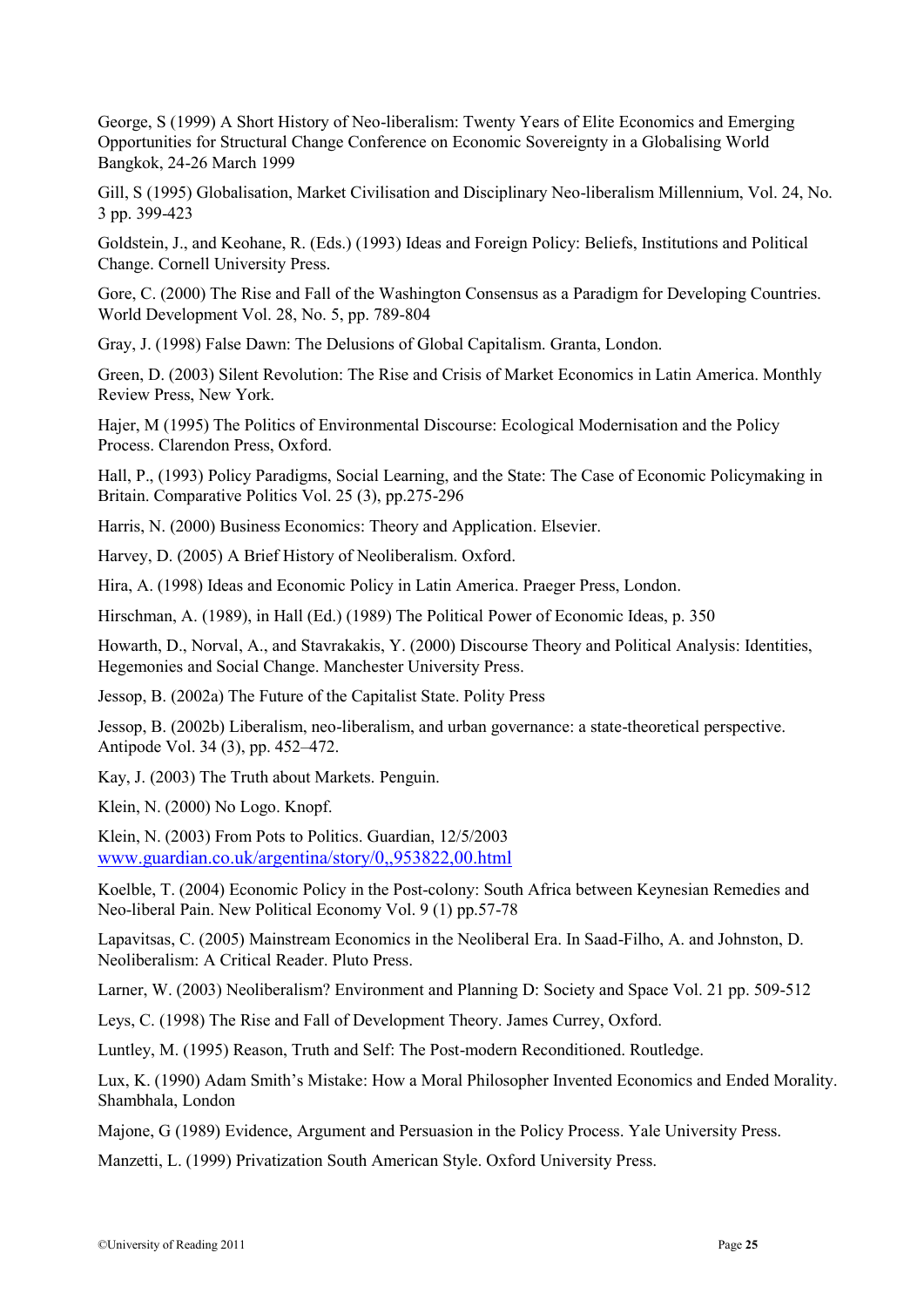Manzetti, L. (2003) Political Manipulations and Market Reform Failures. World Politics Vol. 55 (3) pp. 315-61

Maxwell, S. (2005) The Washington Consensus is dead! Long live the meta-narrative! Overseas Development Institute, Working Paper 243. London.

McCarthy, J. and Prudham, S. (2004) Neo-liberal nature and the nature of neo-liberalism. Geoforum Vol. 35 pp. 275–283

McCartney, M. (2004) Liberalisation and Social Structure: The Case of Labour Intensive Export Growth in South Asia. Post-Autistic Economics Review Vol. 23 (5)

North, D. (1990) Institutions, Institutional Change and Economic Performance. Cambridge University Press.

North, D. (1994) Economic Performance through Time. American Economic Review Vol.84 (3)

Palast, G. (2003) The Best Democracy Money Can Buy: An Investigative Reporter Exposes the Truth About Globalization, Corporate Cons and High Finance Fraudsters. Constable and Robinson, London.

Palley, T. (2005) From Keynesianism to Neoliberalism: Shifting Paradigms in Economics. In Saad-Filho, A. and Johnston, D. Neoliberalism: A Critical Reader. Pluto Press.

Peck, J. (2001) Neo-liberalizing states: thin policies/hard outcomes. Progress in Human Geography Vol. 25 (3) pp. 445–455

Peck, J. (2004) Geography and public policy: constructions of neoliberalism. Progress in Human Geography Vol. 28 (3) pp. 392–405

Peck, J., and Tickell, A. (2002) Neo-liberalizing Space. Antipode Vol. 34 pp.380–404.

Peet, R. (2003) Unholy Trinity: The IMF, World Bank and the WTO. Zed Books.

Peet, R., and Hartwick, E. (1999) Theories of Development. Guilford Press, New York.

Perreault, T. and Martin, P. (2005) Geographies of neoliberalism in Latin America. Environment and Planning A Vol. 37 pp.191- 201

Potter, C., and Tilzey, M. (2004) Agricultural Policy Discourses in the European Post-Fordist Transition: Neo-liberalism, neo-mercantilism and multifunctionality. Unpublished Paper.

Richards, D. (1997) The political economy of neo-liberal reform in Latin America: a critical appraisal. Capital and Class Vol. 61 pp.19–43.

Ritzen, J. (2005) A Chance for the World Bank. Anthem Press.

Rodrik, D. (1999) Making Openness Work: The New Global Economy and the Developing Countries. Overseas Development Council, Washington, D.C

Sanchez, O. (2005) Argentina's Landmark 2003 Presidential Election: Renewal and Continuity. Bulletin of Latin American Research Vol. 24 (4) pp.454-475.

Sikkink, K. (1991) Ideas and Institutions – Developmentalism in Brazil and Argentina. Cornell University Press.

Smith, D., Solinger, D., and Topik, S. (1999) States and Sovereignty in the Global Economy. Routledge, London.

Soros, G. (1998) The Crisis of Global Capitalism. Public Affairs, New York

Steiner, F (2001) Regulation, Industry Structure and Performance in the Electricity Supply Industry OECD Economic Studies No. 32, 2001/I

Stiglitz, J. (2002) Globalisation and its Discontents. Penguin, London